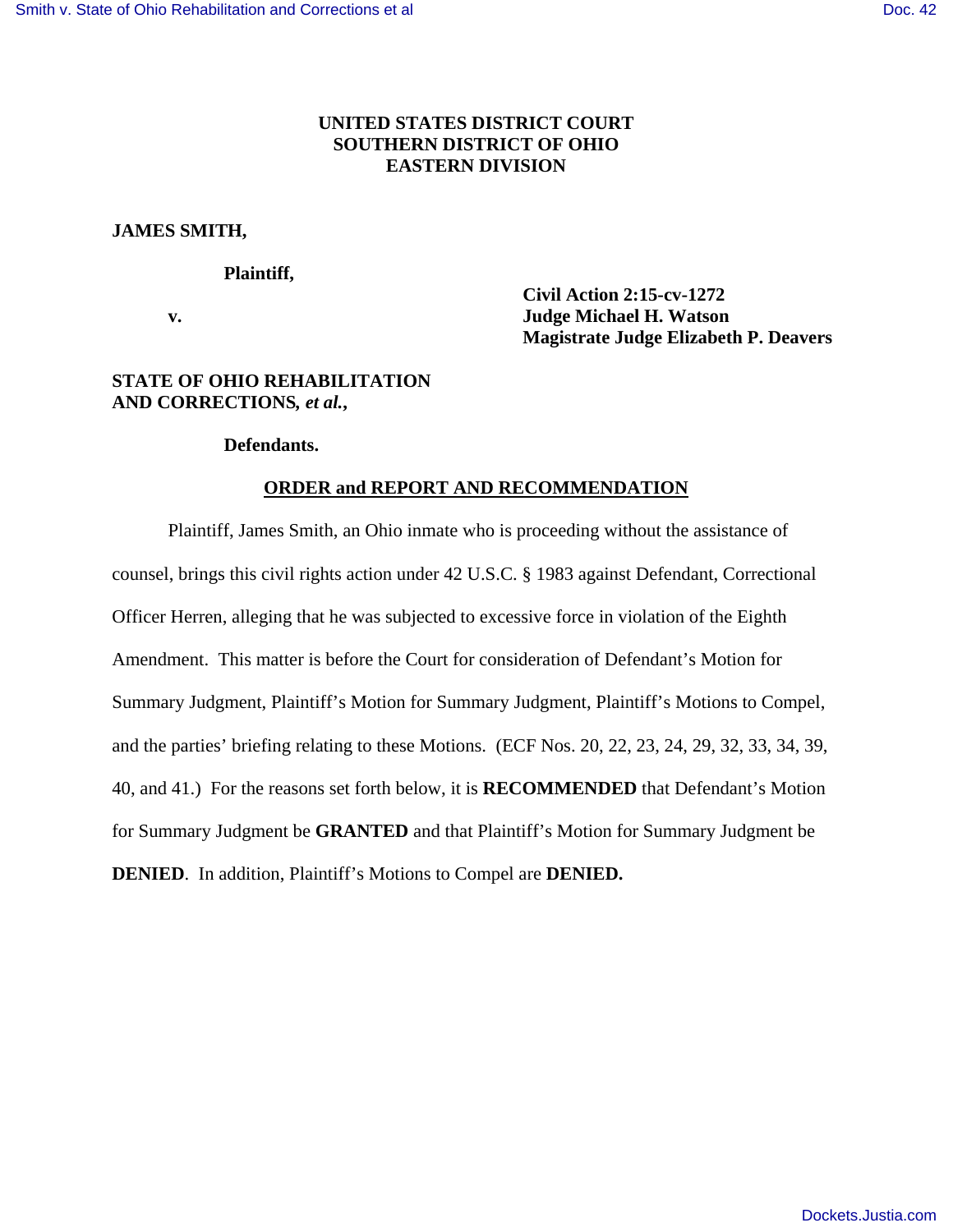The alleged events giving rise to this action occurred while Plaintiff was incarcerated at the Madison Correctional Institution ("MCI") located in London, Ohio. According to Plaintiff's unverified Complaint, on May 27, 2013, Defendant Herron, without provocation, verbally harassed him, threw him to the ground, and choked him while placing a knee in his back. He further alleges that non-party Corrections Officer Avery "landed on his back" while he was on the ground. (Pl.'s Compl. 6, ECF NO. 2.)

 On the day of the incident, Defendant filed a conduct report against Plaintiff that offers a very different account. (May 27, 2013 Conduct Report, ECF No. 29-3.) In this conduct report, Defendant states that as Plaintiff entered the chow hall, he asked him whether "he had anything on him or in his pockets." (*Id*.) When Plaintiff refused to respond, Defendant gave him a direct order to "get on the wall." (*Id*.) Plaintiff complied, but "became very upset that he was being searched" and "turned off the wall with clinched [sic] fist[s]." (*Id*.) Defendant responded by placing his hands and arms around Plaintiff, guiding him to the ground and ordering him to "cuff up." (*Id*.) Plaintiff resisted and ignored orders. Corrections Officers Avery and Weaver arrived and assisted Defendant in handcuffing Plaintiff. Defendant also filed an Incident Report on May 27, 2013, in which he offers the same account. (May 27, 2013 Herren Incident Report, ECF No. 29-2.)

Nonparty Corrections Officer Weaver also filed an Incident Report on May 27, 2013, stating that he heard Defendant give Plaintiff direct orders to quit resisting. (May 27, 2013 Weaver Incident Report, ECF No. 29-2.) He turned and saw Defendant trying to control Plaintiff and place him in handcuffs. Corrections Officer Weaver then assisted Defendant and also gave Plaintiff several direct orders to give him his hand. Plaintiff continued to resist. Corrections

**I.**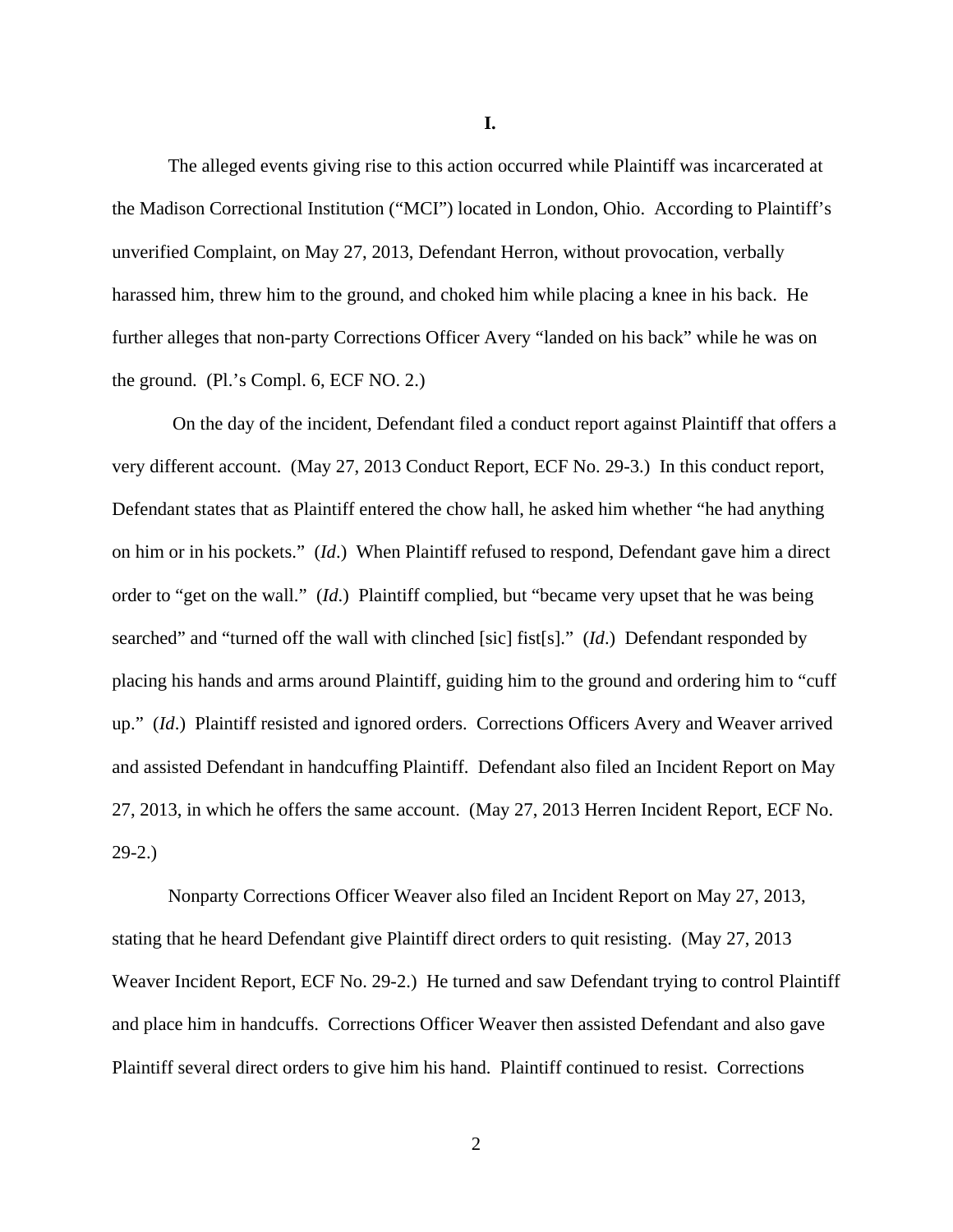Officer Avery then arrived and assisted Defendant and Corrections Officer Weaver to handcuff Plaintiff. After handcuffing Plaintiff, the officers helped him stand up and escorted him to the infirmary. (*Id*.)

Upon examining Plaintiff, the infirmary nurse, Nurse Curtiss, completed a Medical Exam Report. (May 27, 2013 Medical Exam Report, ECF No. 29-2.) Nurse Curtiss observed and documented a "small cut" on the left side of Plaintiff's head and redness on his wrists in the area where he was handcuffed, but no other injuries. (*Id.*) She concluded that Plaintiff's injuries required no treatment beyond cleaning with soap and water and application of bandaids.

On May 30, 2013, the Rules Infraction Board ("RIB") found that Plaintiff's conduct during the May 27, 2013 incident violated Rule 20 of the Inmate Rules of Conduct, which prohibits "[p]hysical resistance to a direct order," Ohio Administrative Code 5120-9-06(C)(20). (May 30, 2013 Disposition of RIB, ECF No. 29-3; Brunsman Aff ¶ 5, ECF No. 29-3.) The RIB found that Plaintiff had "turned to [Officer Herren] with a closed fist during a pat down search." (*Id*.) The RIB imposed a punishment of fifteen days in disciplinary control. (*Id*.)

On June 23, 2013, the Use of Force Committee issued its Report in which it concluded that the force employed by Corrections Officers Herron, Avery, and Weaver was justified and not excessive. (June 23, 2013 Use of Force Comm. Report, ECF No. 29-2.) In its Report, the Committee noted that the corrections officers' statements were consistent with each other and that Plaintiff's contention that he was choked was not supported by the findings in the Medical Exam Report, which did not note any redness around his neck. (*Id*.)

Three days after this incident, on May 30, 2013, Plaintiff filed an Informal Complaint Resolution ("ICR"). (ECF No. 2 at 9; Lee Aff. ¶ 10, ECF No. 29-1.) In this May 30, 2013 ICR, Plaintiff alleged that Defendant Herren threw him to the ground and choked him. On June 17,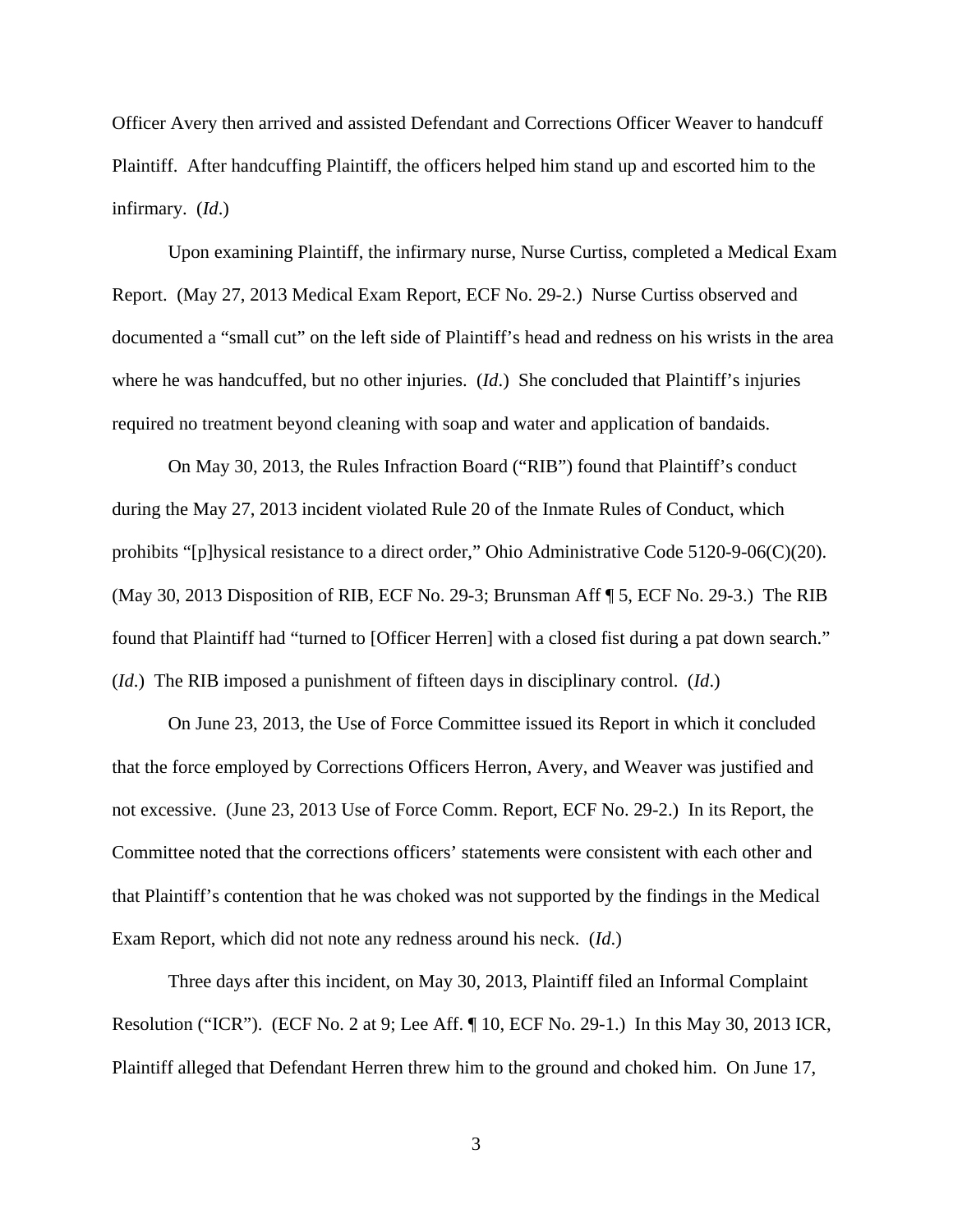2013, an MCI staff member responded to Plaintiff's ICR. (Lee Aff. ¶ 10, ECF No. 29-1.) Twenty-three days later, on July 10, 2013, Plaintiff filed a formal Notification of Grievance ("NOG") referencing the May 27, 2013 NOG. (*Id*.; ECF No. 2 at 12.) On July 24, 2013, the MCI Institutional Inspector issued a Disposition of Grievance, concluding that Plaintiff's July 10, 2013 NOG "was not timely filed" and further finding "no violation of rule, policy, or law." (*Id*; July 24, 2013 Grievance Disposition, ECF No. 29-1 at 5.) On July 26, 2013, Plaintiff filed an appeal to the Chief Inspector. (*Id*.) On September 5, 2013, the Chief Inspector issued his decision in which he affirmed the finding of the Institutional Inspector. In this decision, the Chief Inspector explicitly found that Plaintiff's grievance "was not filed timely in accordance with AR 5120-9-31." (Sept. 5 Decision of Chief Inspector, ECF No. 29-1 at 6-7.)

Plaintiff filed the instant action on April 15, 2015, bringing a civil rights action under 42 U.S.C. § 1983 against the State of Ohio Rehabilitation and Corrections ("ODRC"), MCI, and Corrections Officer Herren. Following an initial screen of Plaintiff's Complaint under 28 U.S.C. § 1915(e)(2), only Plaintiff's excessive force claims against Corrections Officer Herren remains. (Apr. 17, 2017 Report and Rec, ECF No. 3; May 7, 2015 Order, ECF No. 5.) In his unverified Complaint (ECF No. 1), Plaintiff alleges that as a result of the May 27, 2013 incident, he has back problems that prevent him from playing basketball. Plaintiff seeks \$350,000 in damages.

On December 13, 2016, Defendant filed a Motion for Summary Judgment (ECF No. 29), asserting that he is entitled to summary judgment on the merits because he applied force in pursuit of the valid penological goal of maintaining order and preventing an attack. Defendant maintains that in light of Plaintiff's actions, the force he utilized "was well-within the bounds of the Eighth Amendment." (*Id*. at 5.) Defendant also maintains that he is entitled to qualified immunity. Defendant alternatively submits that he is entitled to summary judgment because Plaintiff failed to properly exhaust his administrative remedies. Defendant explains that Plaintiff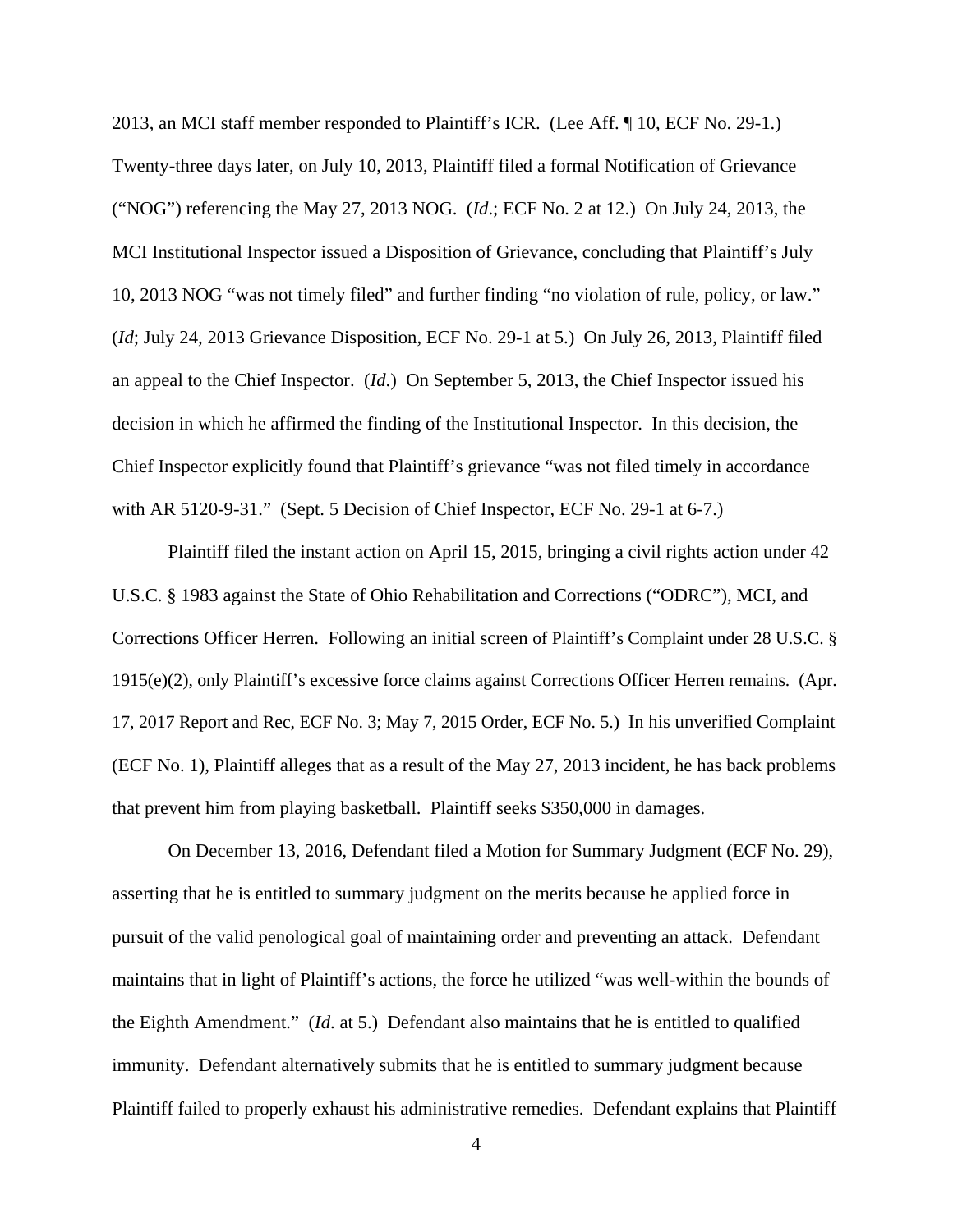failed to timely grieve his claim beyond the first step of the three-step grievance procedure set forth in Ohio Administrative Code 5120-9-31(K).

In his December 22, 2016 unsworn and unverified Memorandum in Opposition to Defendant's Motion for Summary Judgment (ECF No. 33), Plaintiff states that he has witnesses who could support his assertion that he was not aggressive towards Defendant. Plaintiff also asserts that he is waiting on x-rays of his back, as well as Defendant's production of other complaints of excessive force that other inmates have filed against Defendant. Plaintiff further maintains that he timely exhausted his administrative remedies with regard to his claims against Defendant and references the exhibits to his Complaint and his Memorandum in Opposition in support. Plaintiff attached two Kites to his Memorandum in Opposition. The first he dated June 17, 2013, and addressed it to the Institutional Inspector. The Kite reads as follows: "MRS. PARRISH, you told me to write you a Kite if I did not receive a[n] answer back from my informal complaint that was sent on May 30, 2013." (ECF No. 33 at 4.) The Kite was marked as "RECEIVED" on June 19, 2013, and contains a notation that states "ICR responses enclosed." (*Id*.) The second Kite Plaintiff attached to his Memorandum in Opposition is dated November 18, 2016, and directed to MCI "Human Resource / Ms. Kimberly Bliss." (ECF No. 33 at 5.) In this Kite, Plaintiff requests copies of Defendant's service records and all complaints and disciplinary reports from 2011 to 2015 that relate to Defendant. The Kite contains a response notation that directs Plaintiff to pay \$5.60 to obtain the copies of the documents he requests. The Kite attached to Plaintiff's Complaint that he references in his Memorandum in Opposition is undated and directed to Mrs. Parrish. (ECF No. 2 at 16.) In this Kite, Plaintiff states that he sent three informal complaints on May 30, 2013, but that she only responded to two of them. He asks for the third one and requests three grievance forms. This Kite is marked as received on June 24,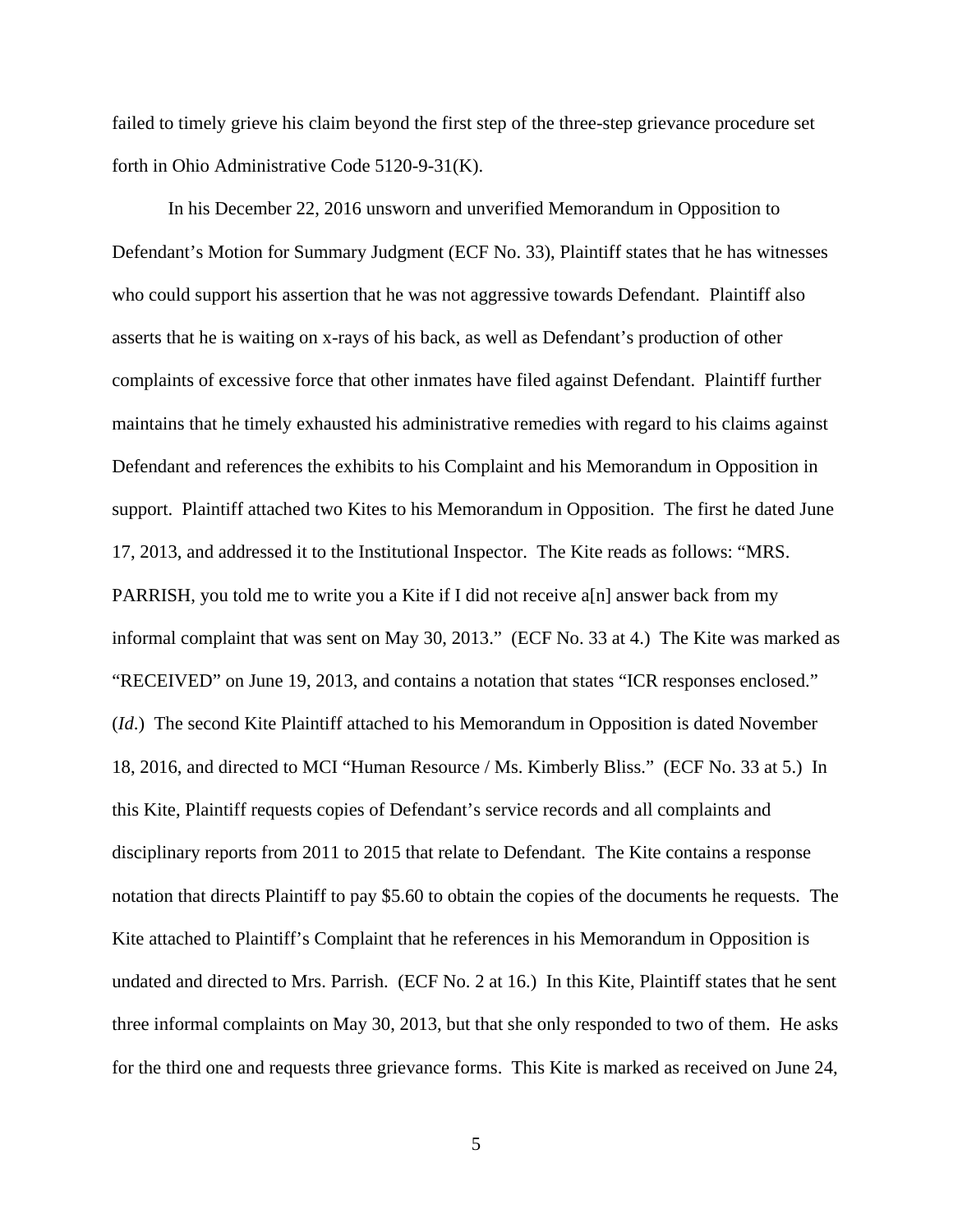2013, and contains the following response, also dated June 24, 2013: "The inspector doesn't answer informals as it negates ability to address the grievance. See AR 5/20-9-31 and instructions on form. I receive the pink copy to establish the record and timeline." (*Id*.)

In his February 8, 2017 Reply in Support of his Motion for Summary Judgment (ECF No. 40), Defendant maintains that Plaintiff has failed to proffer any evidence establishing that Defendant's use of force was not justified. Defendant further posits that the unauthenticated documents Plaintiff referenced and attached as exhibits to his Memorandum in Opposition do not create a dispute of fact with regard to whether he properly exhausted his administrative remedies. Defendant attached the Declaration of MCI Institutional Inspector Jondrea Parrish in which she states that Plaintiff sent a Kite to her office on June 14, 2013, in which he states that he had only received responses to two of his three May 30, 2013 ICRs and requests three grievance forms. (Parrish Decl. ¶¶ 4-5, ECF No. 40-1.) She further indicates that she responded on June 24, 2013, informing Plaintiff that Institutional Inspectors do not respond to ICRs. She also attached the grievance forms he requested. (*Id*. at ¶ 6.) Ms. Parrish states that on June 17, 2013, Plaintiff received a response to his ICR regarding his incident with Defendant. She indicates that pursuant to the applicable grievance procedure, he had fourteen days to file his Notification of Grievance, which means it was due July 1, 2013. Ms. Parrish represents that although he dated his Notification of Grievance as July 10, 2013, he did not file it until July 16, 2013. She states that under either date, his Notification of Grievance was untimely given its July 1, 2013 due date. (*Id*. at ¶ 7.) Ms. Parrish attached Plaintiff's Kite Log to her affidavit, which is a spreadsheet that corroborates her affidavit testimony. (*Id*. at 3.)

On December 28, 2016, Plaintiff filed a Motion for Summary Judgment (ECF No. 34). In this Motion, Plaintiff asserts that he is entitled to summary judgment because Defendant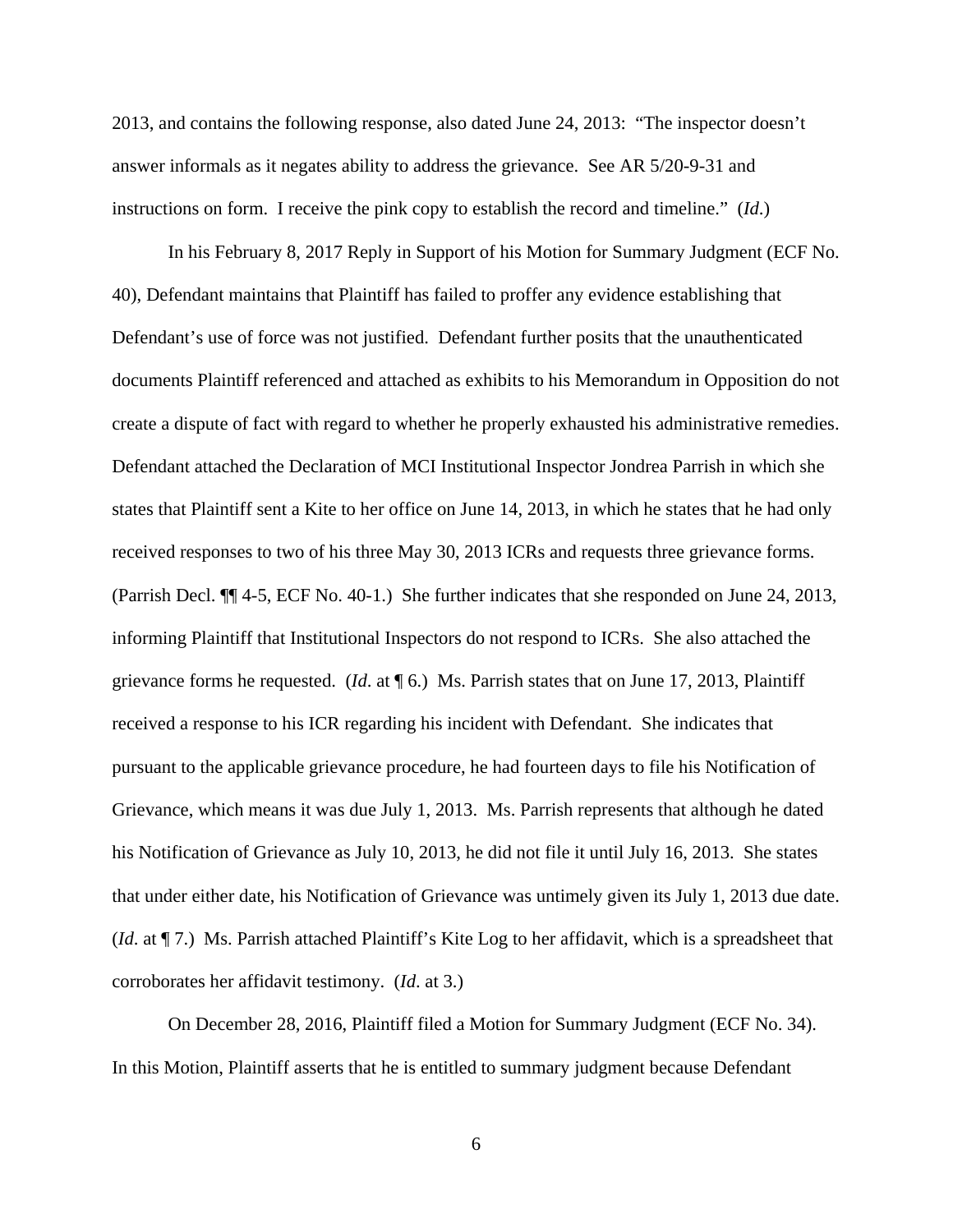Herren is a violent and aggressive person. Plaintiff attaches two Notices of Disciplinary Action to his Motion. The first is dated June 2011 and suspends Defendant for two days for using profanity and being discourteous to another officer. (ECF No. 34 at 5; ECF No. 39 at 2.) The second is dated August 26, 2013, and terminates Defendant for making inappropriate comments to his supervisor, Lieutenant Smith, during a phone call and subsequently pushing Lieutenant Smith when later confronted about the conversation. (ECF No. 34 at 4; ECF No. 39 at 1.)

In his Memorandum in Opposition to Plaintiff's Motion for Summary Judgment (ECF No. 40), Defendant asserts that the disciplinary reports do not implicate Plaintiff and are not relevant to this action.

In his Reply in Support of his Motion for Summary Judgment (ECF No. 41), Plaintiff again maintains that Defendant's removal from employment due to his altercation with Lieutenant Smith entitles him to summary judgment in this case. (*Id*. at 3.) He also attaches several Kites as exhibits that he posits demonstrate that he sufficiently exhausted his administrative remedies. In the first Kite he attaches, dated June 13, 2013, Plaintiff asks what happened to the incident report Corrections Officer Avery completed regarding the May 27, 2013 incident. (*Id*. at 5.) The individual responding indicated that the Use of Force Committee was investigating the incident. The second attached Kite, dated received on June 14, 2013, requests three grievance forms. (*Id*. at 7.) The third attached Kite appears blank. (*Id*. at 9.) The fourth attached Kite is dated June 17, 2013, and marked received on June 19, 2013. (*Id*. at 11- 12.) In this Kite, Plaintiff complains that he has not yet received a response to his May 30, 2013 ICR. The notation in response states, "ICR responses enclosed." (*Id*. at 11.)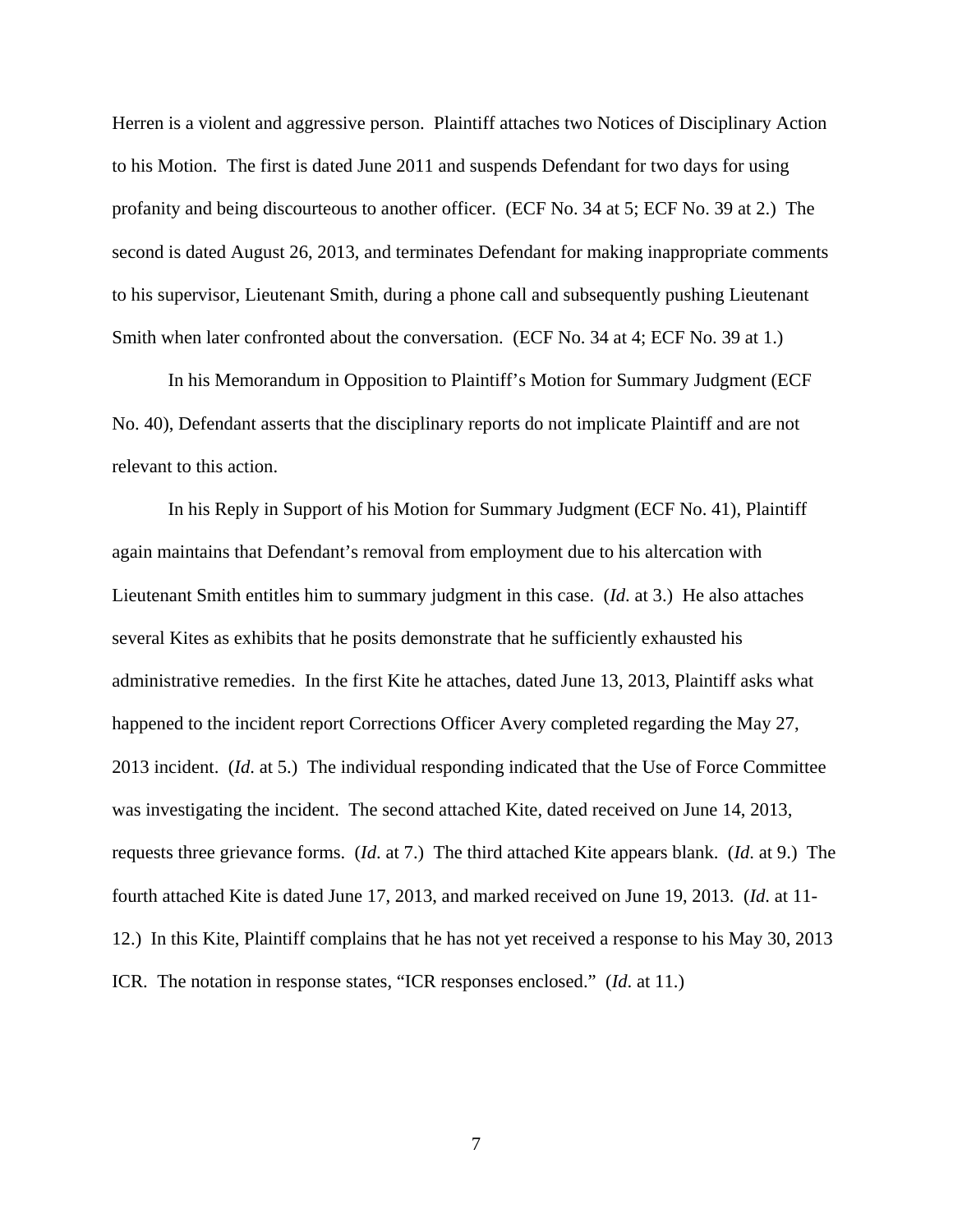**II.**

Under Federal Rule of Civil Procedure 56, "[t]he court shall grant summary judgment if the movant shows that there is no genuine dispute as to any material fact and the movant is entitled to judgment as a matter of law." Fed. R. Civ. P. 56(a). "The moving party has the initial burden of proving that no genuine issue of material fact exists, and the court must draw all reasonable inferences in the light most favorable to the nonmoving party." *Stansberry v. Air Wisconsin Airlines Corp.*, 651 F.3d 482, 486 (6th Cir. 2011) (internal quotations omitted); *cf.*  Fed. R. Civ. P. 56(e)(2) (providing that if a party "fails to properly address another party's assertion of fact" then the Court may "consider the fact undisputed for purposes of the motion").

 "Once the moving party meets its initial burden, the nonmovant must 'designate specific facts showing that there is a genuine issue for trial.'" *Kimble v. Wasylyshyn*, 439 F. App'x 492, 495–96 (6th Cir. 2011) (quoting *Celotex Corp. v. Catrett*, 477 U.S. 317, 324 (1986)); *see also*  Fed. R. Civ. P. 56(c) (requiring a party maintaining that a fact is genuinely disputed to "cit[e] to particular parts of materials in the record"). "The nonmovant must, however, do more than simply show that there is some metaphysical doubt as to the material facts, . . . there must be evidence upon which a reasonable jury could return a verdict in favor of the non-moving party to create a genuine dispute." *Lee v. Metro. Gov't of Nashville & Davidson Cnty.*, 432 F. App'x 435, 441 (6th Cir. 2011) (internal quotation marks and citations omitted). "When a motion for summary judgment is properly made and supported and the nonmoving party fails to respond with a showing sufficient to establish an essential element of its case, summary judgment is appropriate." *Stansberry*, 651 F.3d at 486 (citing *Celotex*, 477 U.S. at 322–23).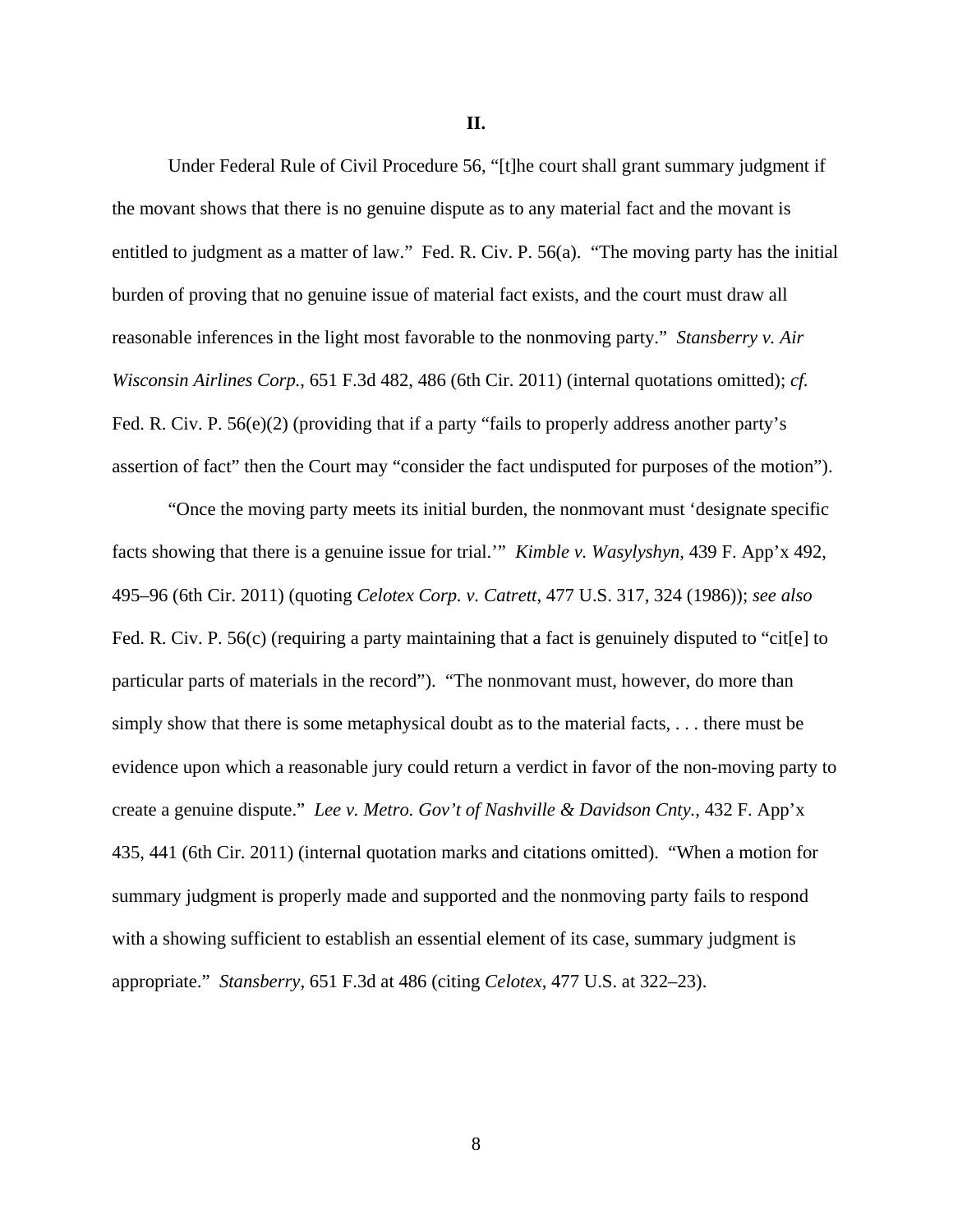The Undersigned first considers whether Defendant is entitled to Summary Judgment on the merits of Plaintiff's excessive form before considering his alternative assertion that he is

entitled to summary judgment because Plaintiff failed to properly exhaust his administrative remedies and Plaintiff's Motions to Compel.

#### **A. Merits of Excessive Force Claim**

The Undersigned finds that Defendant is entitled to summary judgment on Plaintiff's excessive force claim.

 "The Eighth Amendment prohibition on cruel and unusual punishment protects prisoners from the 'unnecessary and wanton infliction of pain.'" *Barker v. Goodrich*, 649 F.3d 428, 434 (6th Cir. 2011) (quoting *Whitley v. Albers*, 475 U.S. 312, 319 (1986)). "Whether [a defendant's] alleged conduct constitute[s] excessive force in violation of the Eighth Amendment depends on 'whether force was applied in a good-faith effort to maintain or restore discipline, or maliciously and sadistically to cause harm.'" *Id*. (quoting *Hudson v. McMillian*, 503 U.S. 1, 7 (1992)); *see also Roberson v. Torres*, 770 F.3d 398, 406 (6th Cir. 2014) ("Corrections officers do not violate a prisoner's Eighth Amendment rights when they apply force in a good-faith effort to maintain or restore discipline." (internal quotation marks and citation omitted)). Relevant factors in this analysis include "the extent of injury suffered by an inmate, the need for application of force, the relationship between that need and the amount of force used, the threat reasonably perceived by the responsible officials, and any efforts made to temper the severity of a forceful response." *Combs v. Wilkinson*, 315 F.3d 548, 556-57 (6th Cir. 2002) (internal quotation marks and citation omitted).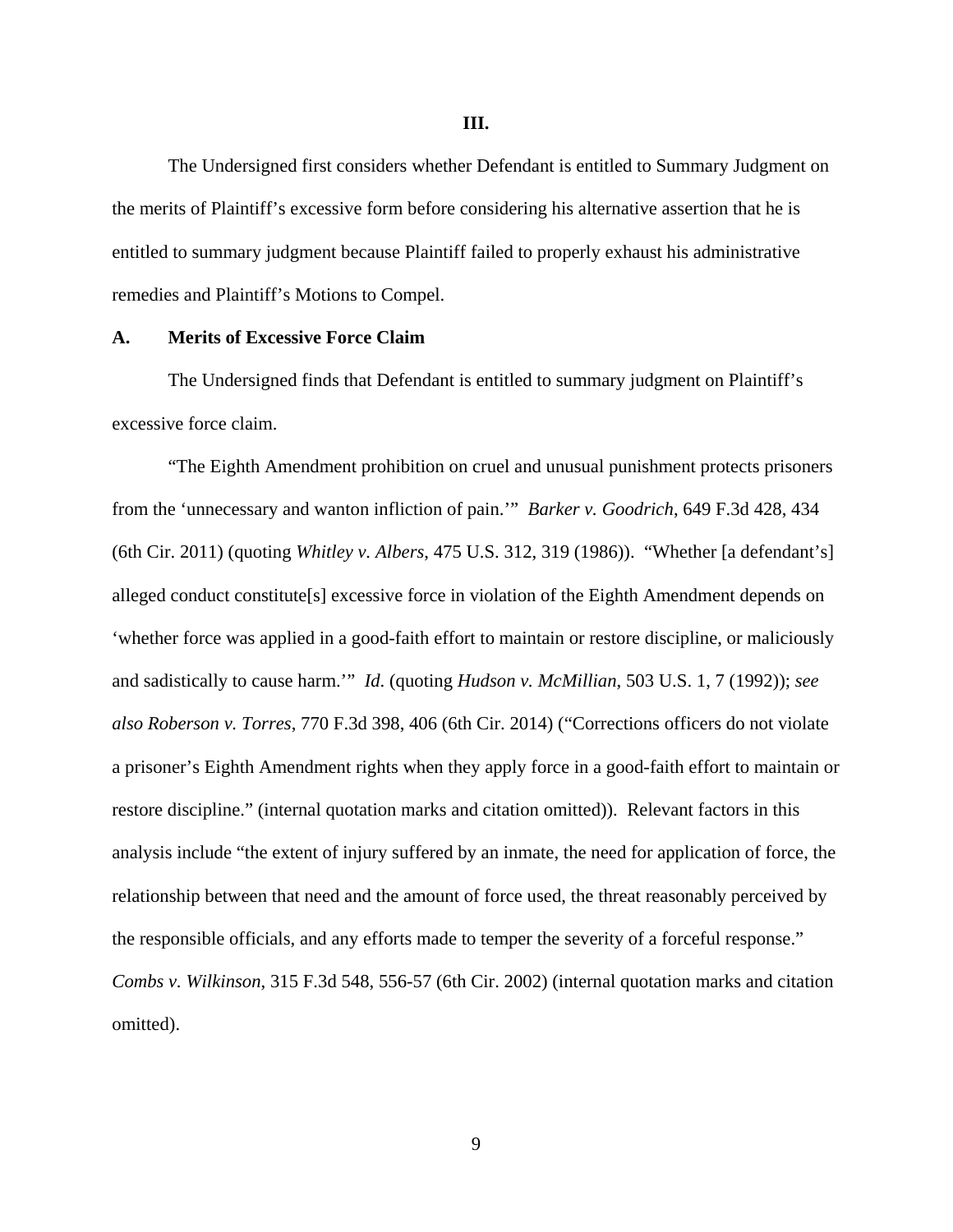A claimant need not establish a "significant injury" to prove an excessive-force violation.

*Wilkins v. Gaddy*, 559 U.S. 34, 37-40 (2010). The Supreme Court, however, has cautioned that

the extent of the injury is still meaningful in the analysis:

This is not to say that the "absence of serious injury" is irrelevant to the Eighth Amendment inquiry. [*Hudson*, 503 U.S. at 7] "[T]he extent of injury suffered by an inmate is one factor that may suggest 'whether the use of force could plausibly have been thought necessary' in a particular situation." *Id*. (quoting *Whitley*, 475 U.S. at 321). The extent of injury may also provide some indication of the amount of force applied. As we stated in *Hudson*, not "every malevolent touch by a prison guard gives rise to a federal cause of action." 503 U.S. at 9. "The Eighth Amendment's prohibition of 'cruel and unusual' punishments necessarily excludes from constitutional recognition *de minimis* uses of physical force, provided that the use of force is not of a sort repugnant to the conscience of mankind." *Id*. (some internal quotation marks omitted). An inmate who complains of a "push or shove" that causes no discernible injury almost certainly fails to state a valid excessive force claim. *Id*. (quoting *Johnson v. Glick*, 481 F.2d 1028, 1033 (2d Cir. 1973)).

*Id*. at 37-38.

 In the instant case, Defendant has offered evidence, including Defendant's Conduct Report, Defendant's Incident Report, nonparty Officer Weaver's Incident Report, the RIB Disposition, and the Use of Force Committee Report, that reflects that Defendant employed force in response to Plaintiff turning off of a wall with clenched fists during a pat down search and subsequently refusing direct orders to allow himself to be handcuffed. (*See* May 27, 2013 Conduct Report, ECF No. 29-3; May 27, 2013 Herren Incident Report, ECF No. 29-2; Weaver Incident Report, ECF No. 29-2; May 30, 2013 Disposition of RIB, ECF No. 29-3; and June 23, 2013 Use of Force Comm. Report, ECF No. 29-2.); *see also Stiggers v. Stroud*, No. 2:05-cv-911, 2006 WL 1071863, at \*6 (S.D. Ohio Apr. 20, 2006) (relying on the Use of Force Committee's report to conclude that the force utilized by the defendant corrections officer was necessary and justified where the Plaintiff had failed to offer evidence to contradict the report).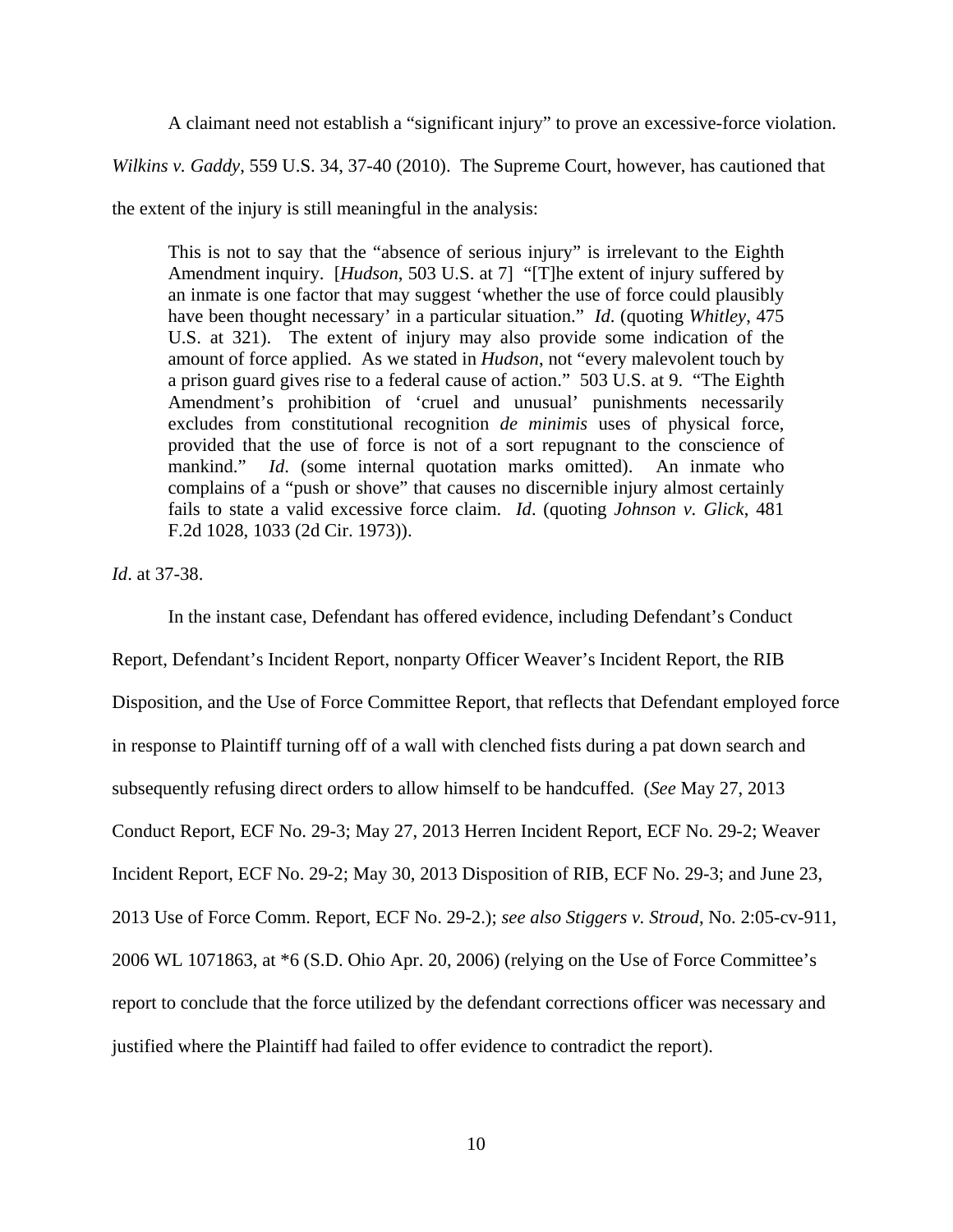In *Griffin v. Hardrick*, 604 F.3d 949 (6th Cir. 2010), the Sixth Circuit explained the deference owed to a prison official's decision to employ force upon encountering a prison disturbance as follows:

[O]fficials confronted with a prison disturbance must balance the threat [that] unrest poses to inmates, prison workers, administrators, and visitors against the harm inmates may suffer if guards use force. Because prison officials must make their decisions in haste, under pressure, and frequently without the luxury of a second chance, we must grant them wide-ranging deference in the adoption and execution of policies that in their judgment are needed to preserve internal order and discipline and to maintain institutional security.

604 F.3d at 954 (quoting *Combs*, 315 F.3d at 557 (citations and internal quotation marks omitted)).

Here, the undisputed evidence reflects that Defendant and Corrections Officers Avery and Weaver reasonably perceived a serious threat that necessitated utilization of force when Plaintiff turned off the wall with clenched fists and refused direct orders to cuff up. And contrary to the unverified allegations in Plaintiff's Complaint, the record evidence does not support a finding that Defendant choked Plaintiff. Rather, it reflects that Defendant placed his arms around Plaintiff and guided him to the ground while ordering him to "cuff up." (May 27, 2013 Conduct Report, ECF No. 29-3.) Like the Use of Force Committee, the Undersigned also finds that the absence of any mention of redness around Plaintiff's neck in Nurse Curtiss' Medical Exam Report belies his allegation that Defendant choked him. (*See* May 27, 2013 Medical Exam Report, ECF No. 29-2 (documenting only a small cut on Plaintiff's head and redness on his wrists where he was handcuffed); June 23, 2013 Use of Force Comm. Report, ECF No. 29-2 at 2 (finding Plaintiff's allegations that he was choked as inconsistent with the Medical Exam Report).) The record further supports Defendant's assertion that nonparty Corrections Officers Weaver and Avery assisted Defendant in handcuffing Plaintiff because he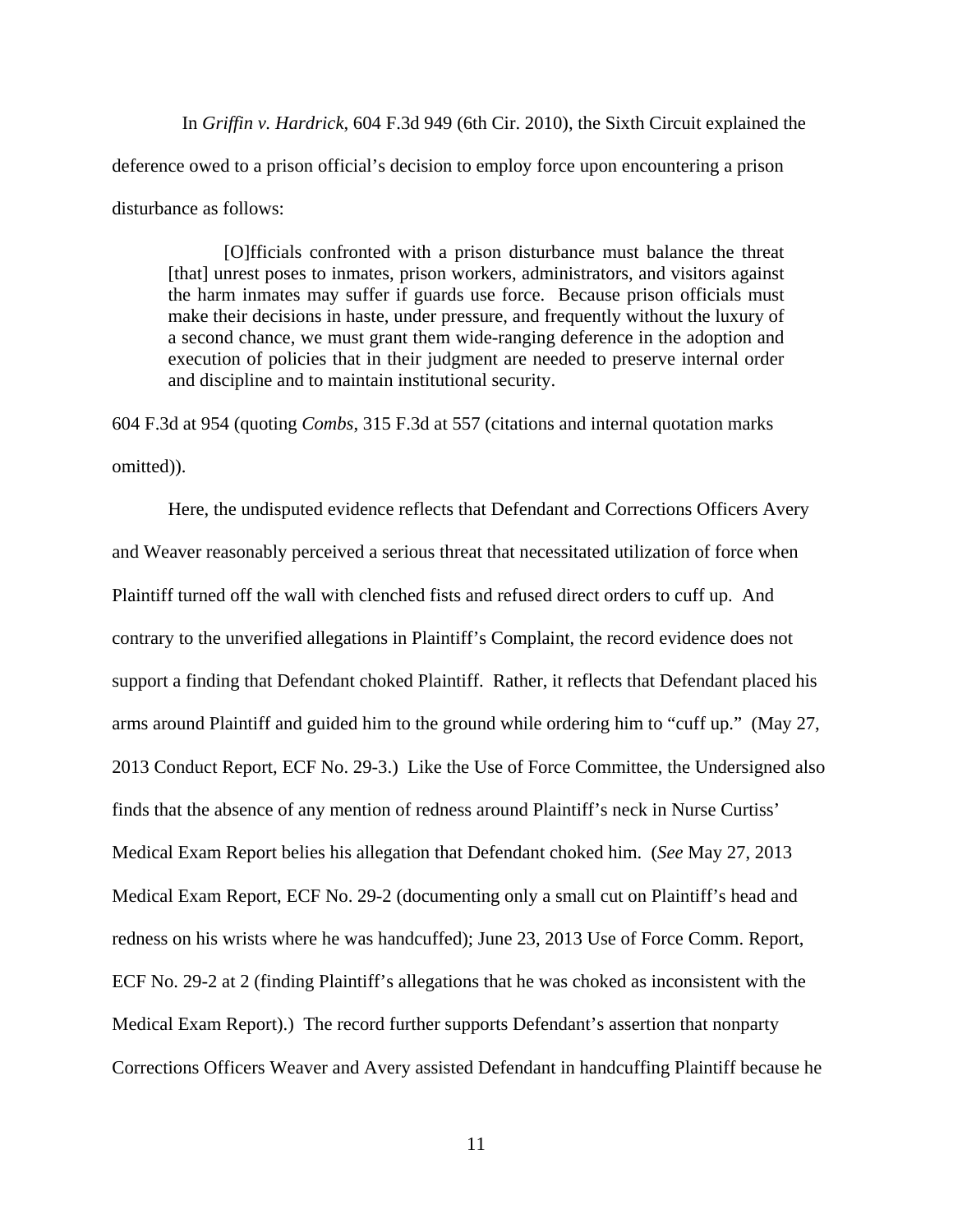was ignoring Defendant's orders and resisting attempts to handcuff him. (*See* May 30, 2013 Disposition of RIB, ECF No. 29-3.)

The Undersigned now considers "the extent of the injuries Plaintiff suffered," which "provide[s] some indication of the amount of force applied," and also bears on whether the officers employing the force "could have plausibly . . . thought [it] necessary." *Wilkins*, 559 U.S. at 37-38 (citations and internal quotation marks omitted)). As discussed above, the Medical Exam Report reflects only a small cut on Plaintiff's head and swelling in his wrists where he was handcuffed. In his Memorandum in Opposition, Plaintiff asserts that x-rays of his back would reveal issues with his spine. (Pl.'s Mem. in Opp. 2, ECF No. 33.) Even if the Court accepts as true that Plaintiff suffers from back issues that an x-ray would corroborate, the record does not support a finding that these back issues are attributable to Defendant's conduct. Moreover, the Medical Exam Report fails to document any complaints or observation of the alleged back injury. (*See* May 27, 2013 Medical Exam Report, ECF No. 29-2.)

In sum, the Undersigned concludes that Plaintiff has failed to satisfy his burden of demonstrating that genuine issues of fact exist for trial and that a reasonable jury could return a verdict in his favor with regards to his claim of excessive force. Significantly, Plaintiff has failed to support the allegations in his unverified Complaint with any evidence contradicting Defendant's position that the force he used was justified. Considering the gravity of the threat that Defendant and responding Corrections Officers Avery and Weaver reasonably perceived together with the minor injuries Plaintiff sustained, the Undersigned finds that the force utilized, including bringing Plaintiff to the ground and handcuffing him, was justified and reasonably "applied in a good-faith effort to maintain or restore discipline," not "maliciously or sadistically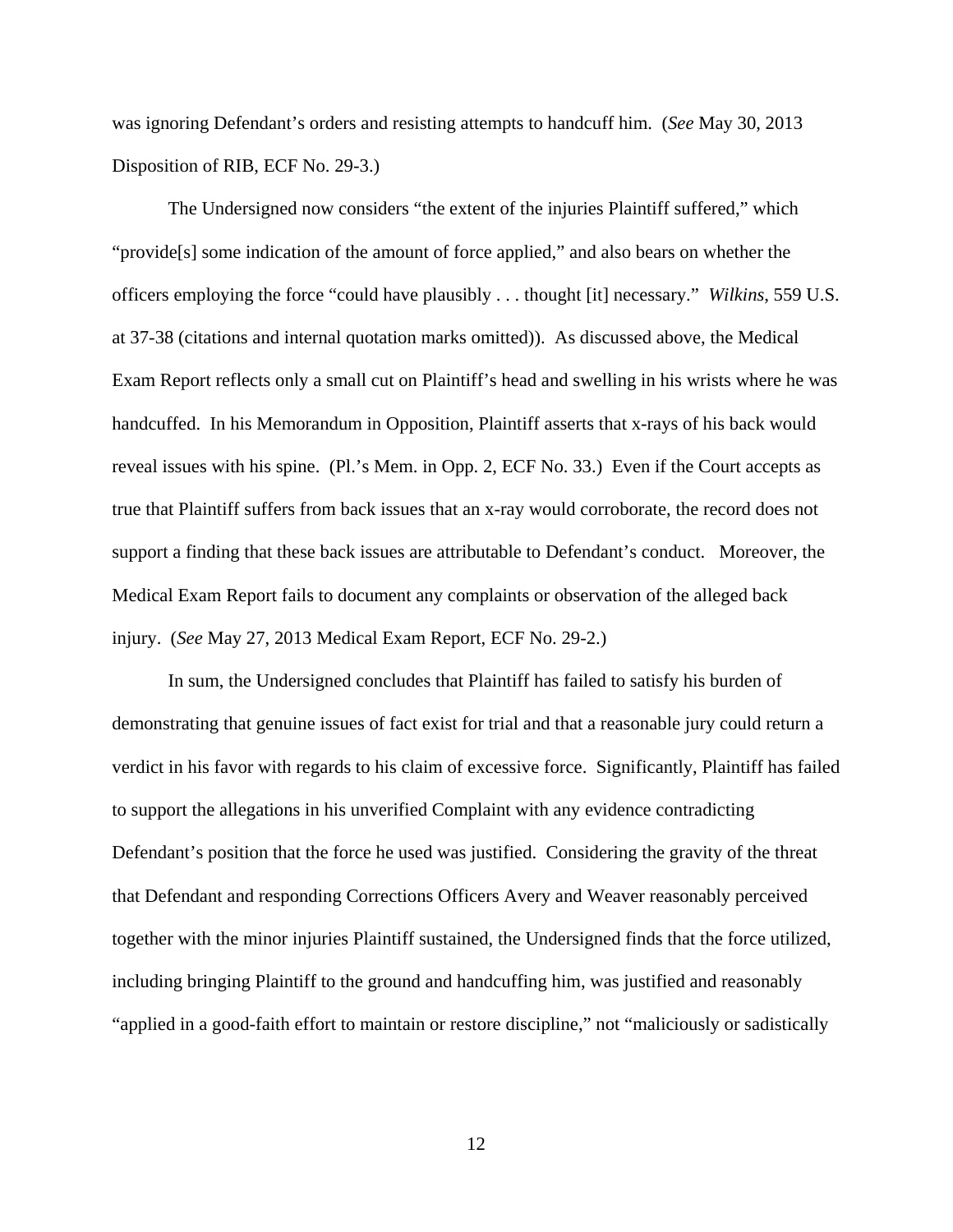to cause harm." *Whitley*, 475 U.S. at 319. It is therefore **RECOMMENDED** Defendant's Motion for Summary Judgment on Plaintiff's § 1983 excessive force claim be **GRANTED**.

It is further recommended that Plaintiff's Motion for Summary Judgment be **DENIED**. (ECF No. 34.) As set forth above, in this Motion, Plaintiff asks the Court to rely upon disciplinary notices issued in connection with unrelated incidents to conclude that Defendant employed excessive force during the May 27, 2013 incident. As Defendant points out in his Memorandum in Opposition to Plaintiff's Motion for Summary Judgment, Plaintiff cannot use evidence that Defendant may have behaved aggressively on a separate occasion with a different individual to prove that he utilized excessive force against him during the May 27, 2013 incident. *See* Fed. R. Evid. 404(b)(1) ("Evidence of crime, wrong, or other act is not admissible to prove that a person's character in order to show that on a particular occasion the person acted in accordance with the character."); *see also Flagg v. City of Detroit*, 715 F.3d 165, 175 (6th Cir. 2013) (*"*Rule 404(b) bars the admission of propensity evidence . . . "to show that on a particular occasion the person acted in accordance with character." (internal quotation marks and citation omitted)).

## **B. Exhaustion of Administrative Remedies**

The Undersigned further concludes that Defendant is entitled to summary judgment on the grounds that Plaintiff failed to properly satisfy the exhaustion requirements set forth in the Prison Litigation Reform Act of 1996 ("PLRA"), 42 U.S.C. § 1997e(a).

Section 1997(e)(a) provides that "[n]o action shall be brought with respect to prison conditions under section 1983 of this title, or any other Federal law, by a prisoner confined in any jail, prison, or other correctional facility until such administrative remedies as are available are exhausted." 42 U.S.C. § 1997e(a). The United States Supreme Court recently re-emphasized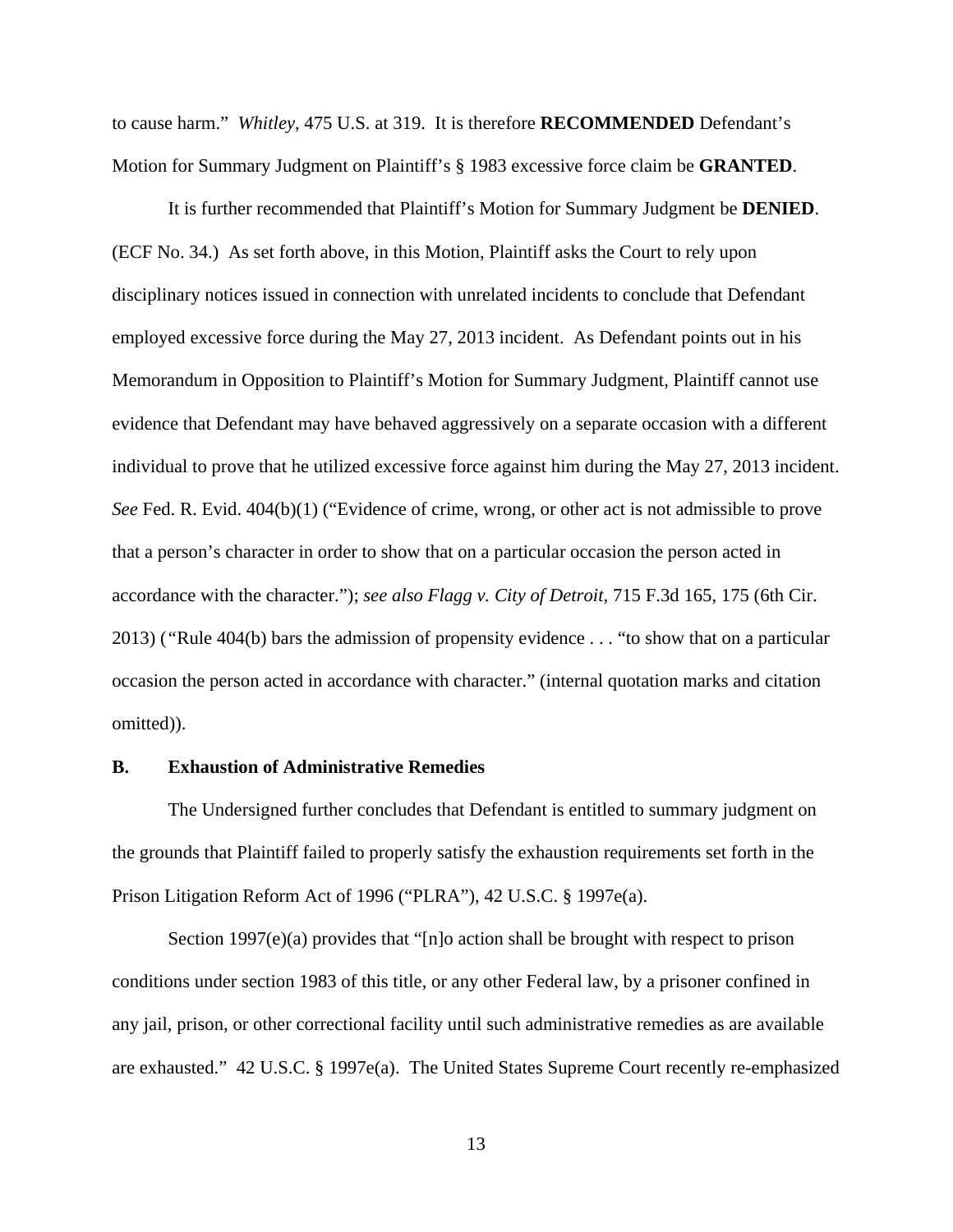that exhaustion is mandatory under the statute and that courts cannot create exceptions to the provision. *Ross v. Blake*, 136 S.Ct. 1850 (2016); *see also Jones v. Bock*, 549 U.S. 199, 211 (2007) ("There is no question that exhaustion is mandatory under the PLRA and that unexhausted claims cannot be brought in court." (citation omitted)). This mandatory exhaustion requirement applies to all lawsuits relating to prison conditions, regardless of the nature of the wrong or the relief sought. *Porter v. Nussle*, 534 U.S. 516, 524 (2002).

"A prisoner's failure to exhaust his intra-prison administrative remedies prior to filing suit 'is an affirmative defense under the PLRA . . . .'" *Surles v. Andison*, 678 F.3d 452, 455 (6th Cir. 2012) (quoting *Jones*, 549 U.S. at 216). Defendants bear the burden of proof on the affirmative defense of exhaustion. *Napier v. Laurel County, Ky.*, 636 F.3d 218, 225 (6th Cir. 2011) (citations omitted) ("[F]ailure to exhaust administrative remedies under the PLRA is an affirmative defense that must be established by the defendants."). "Summary judgment is appropriate only if defendants establish the absence of a genuine dispute as to any material fact regarding non-exhaustion." *Surles*, 678 F.3d at 455. "When a prisoner's complaint contains a combination of exhausted and unexhausted claims, courts are to dismiss the unexhausted claims but retain and address the exhausted claims." *Reynolds-Bey v. Harris*, 428 F. App'x 493, 500 (6th Cir. 2011) (citing *Jones*, 549 U.S. at 220–24).

"Exhaustion" under the PLRA means "proper exhaustion." *Woodford v. Ngo*, 548 U.S. 81, 93 (2006). To properly exhaust, prisoners must "tak[e] advantage of each step the prison holds out for resolving the claim internally and . . . follow the 'critical procedural rules' of the prison's grievance process to permit prison officials to review and, if necessary, correct the grievance 'on the merits' in the first instance." *Reed-Bey v. Pramstaller*, 603 F.3d 322, 324 (6th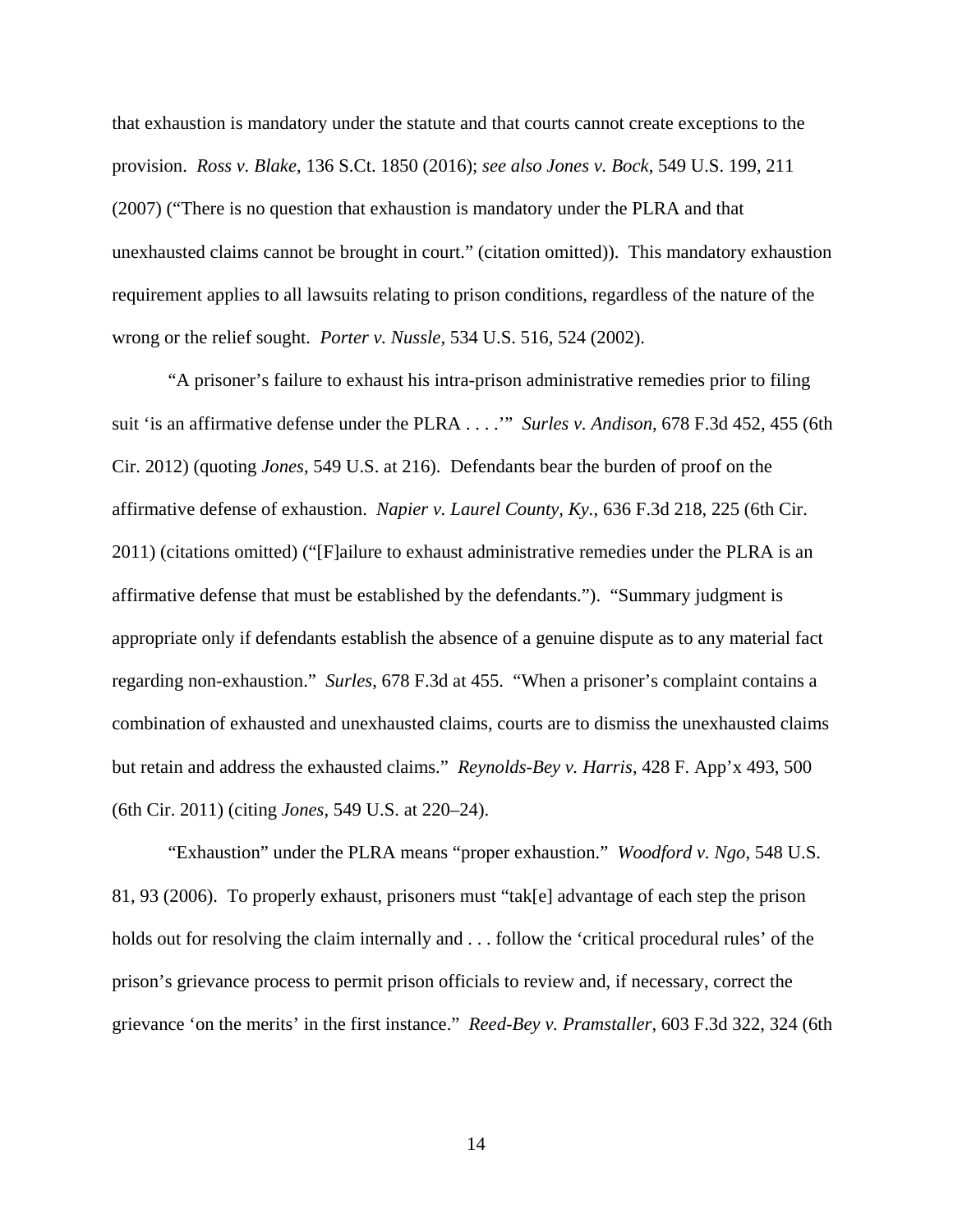Cir. 2010); *Jones*, 549 U.S. at 217–18 (noting that proper exhaustion requires "[c]ompliance with prison grievance procedures").

Ohio has established a procedure for resolving inmate complaints. Ohio Admin. Code § 5120–9–31. To properly exhaust a claim seeking relief "regarding any aspect of institutional life that directly and personally affects the [inmate]," an inmate at an ODRC facility must comply with the following three-step grievance system:

(1) The filing of an informal complaint - step one:

Within fourteen calendar days of the date of the event giving rise to the complaint, the inmate shall file an informal complaint to the direct supervisor of the staff member, or department most directly responsible for the particular subject matter of the complaint. Staff shall respond in writing within seven calendar days of receipt of the informal complaint. If the inmate has not received a written response from the staff member within a reasonable time, the inmate should immediately contact the inspector of institutional services either in writing or during regular open office hours. The inspector of institutional services shall take prompt action to ensure that a written response is provided to the informal complaint within four calendar days. If a response is not provided by the end of the fourth day, the informal complaint step is automatically waived. Informal complaint responses should reflect an understanding of the inmate's complaint, be responsive to the issue, cite any relevant departmental or institutional rules or policies and specify the action taken, if any. The inspector of institutional services shall monitor staff compliance with the informal complaint process. Any pattern of non-compliance by staff shall be reported to the warden for appropriate action. The filing of an informal complaint may be waived if it is determined by the inspector of institutional services that there is a substantial risk of physical injury to the grievant, the complaint is filed pursuant to rule 5120-9-03 or 5120-9-04 of the Administrative Code, paragraph (H) of this rule, or for other good cause.

(2) The filing of the notification of grievance - step two:

If the inmate is dissatisfied with the informal complaint response, or the informal complaint process has been waived, the inmate may obtain a notification of grievance form from the inspector of institutional services. All inmate grievances must be filed by the inmate no later than fourteen calendar days from the date of the informal complaint response or waiver of the informal complaint step. The inspector of institutional services may also waive the timeframe for the filing of the notification of grievance, for good cause. The inspector of institutional services shall provide a written response to the grievance within fourteen calendar days of receipt. The written response shall summarize the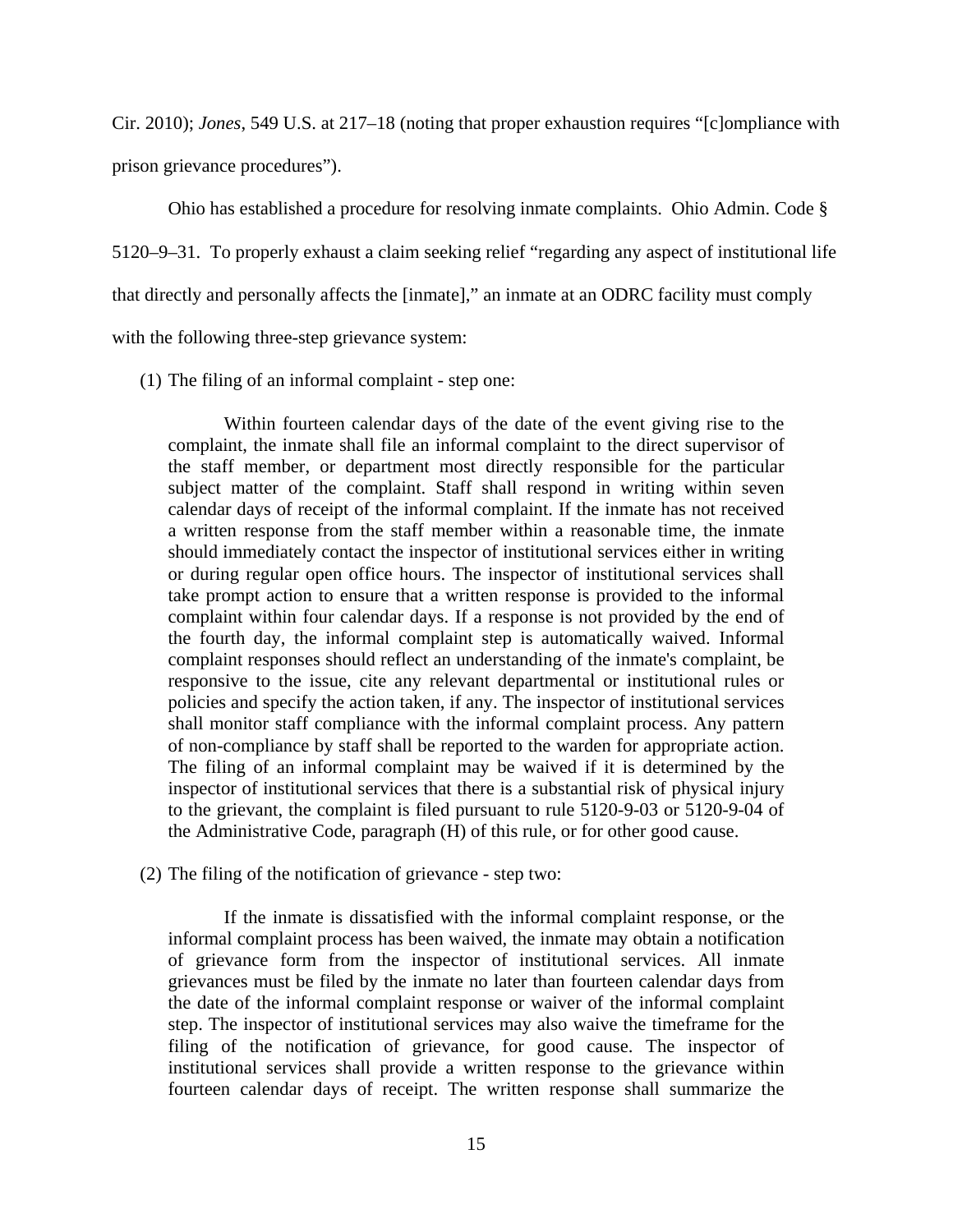inmate's complaint, describe what steps were taken to investigate the complaint and the inspector of institutional service's findings and decision. The inspector of institutional services may extend the time in which to respond, for good cause, with notice to the inmate. The chief inspector or designee shall be notified of all extensions. Any extension exceeding twenty-eight calendar days from the date the response was due must be approved by the chief inspector or designee. Expedited responses shall be made to those grievances that, as determined by the inspector of institutional services, present a substantial risk of physical injury to the grievant or for other good cause.

(3) The filing of an appeal of the disposition of grievance - step three:

If the inmate is dissatisfied with the disposition of grievance, the inmate may request an appeal form from the inspector of institutional services. The appeal must then be filed to the office of the chief inspector within fourteen calendar days of the date of the disposition of grievance. For good cause the chief inspector or designee(s) may waive such time limits. The chief inspector or designee(s) shall provide a written response within thirty calendar days of receipt of the appeal. The chief inspector or designee(s) may extend the time in which to respond for good cause, with notice to the inmate. The decision of the chief inspector or designee is final. Grievance appeals concerning medical diagnosis or a specific course of treatment shall be investigated and responded to by a health care professional

Ohio Admin. Code § 5120–9–31(K).

.

 As applied here, the Undersigned concludes that Defendant has satisfied his burden of proving that Plaintiff failed to exhaust his administrative remedies. As set forth above, Plaintiff was required to "properly exhaust" his claims, which required him to follow the "critical" procedural rules" of ODRC's grievance process. *See Reed-Bey*, 603 F.3d at 324. As applicable to this case, "[p]roper exhaustion demands compliance with an agency's deadlines . . . because no adjudicative system can function effectively without imposing some orderly structure on the course of its proceedings." *Woodford*, 548 U.S. at 90-91; *see also Scott v. Ambani*, 577 F.3d 642, 647 (6th Cir. 2009) ("*Woodford* makes clear that a prisoner cannot satisfy the PLRA exhaustion requirement by filing an untimely or otherwise procedurally defective administrative grievance." (citation omitted)). This is true even though the appeal was alternatively considered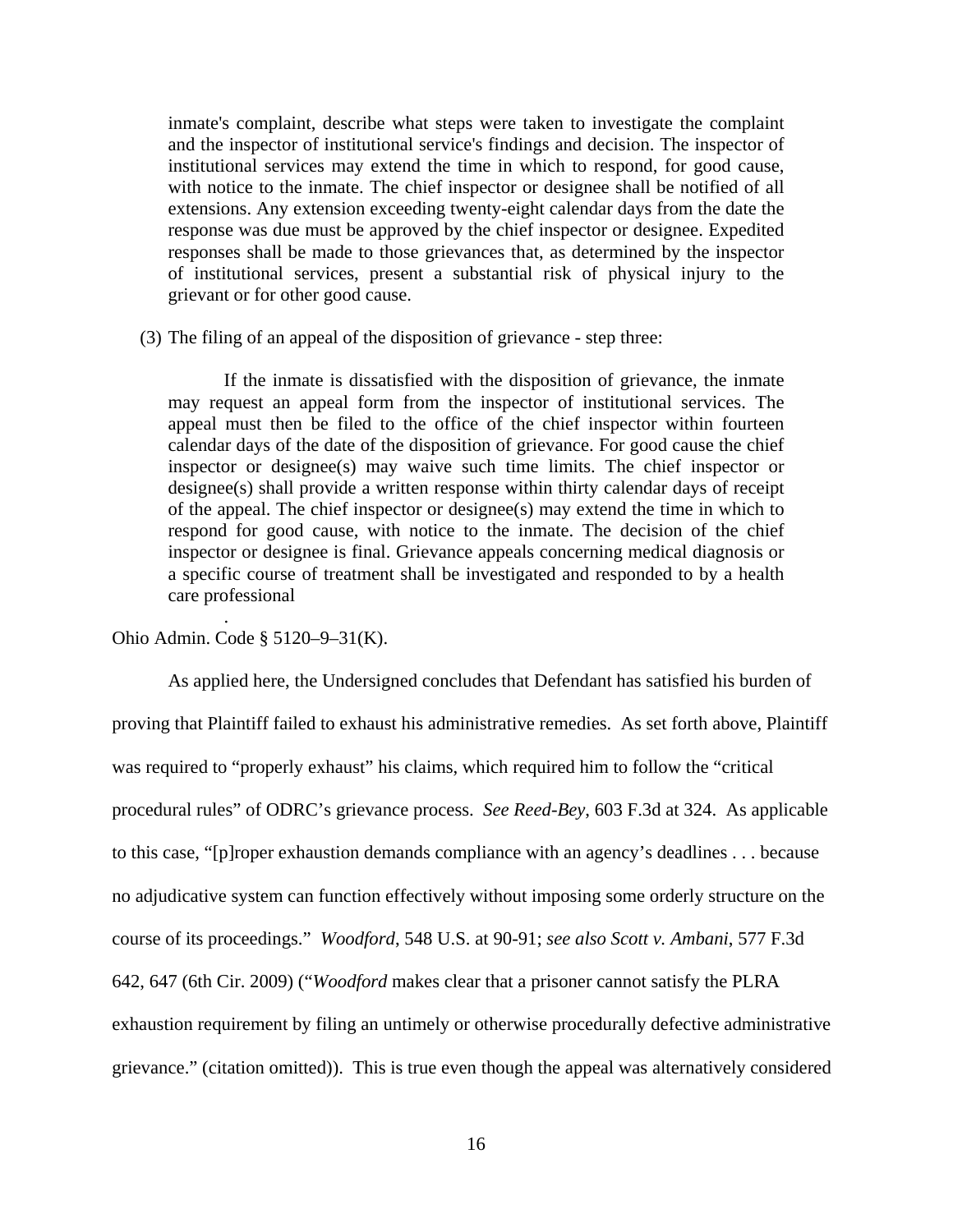on the merits. *Vandiver v. Corr. Med. Servs., Inc*., 326 F. App'x 885, 889 (6th Cir. 2009) ("Where the grievance is denied alternatively on the merits and for failure to comply with critical grievance procedures, a later action will be subject to dismissal for failure to properly exhaust under Woodford." (citation omitted)); *Marshal v. Ohio Dep't of Rehab. & Corrs.*, No. 2:14-cv-338, 2017 WL 2210866, at \*3 (S.D. Ohio May 19, 2017) (concluding that Ohio inmate had failed to properly exhaust administrative remedies where his appeal to the Chief Inspector was untimely and the Chief Inspector had concluded that the appeal was untimely and alternatively considered the merits of the appeal).

 Specifically, Defendant has produced uncontroverted evidence that Plaintiff submitted an ICR on May 30, 2017, in which he alleged that Defendant used force on May 27, 2017, by choking him and throwing him to the ground. (Lee Aff. ¶ 10, ECF No. 29-1; ECF No. 2 at 12.) Defendant also produced evidence demonstrating that an MCI staff member responded to this ICR on June 17, 2013. (Lee Aff. ¶ 10, ECF No. 29-1; Parrish Decl. ¶7, ECF No. 40-1.) Pursuant to step two of Ohio's grievance procedure, Plaintiff had fourteen days from the June 17, 2013 ICR response to file his notification of grievance. Ohio Admin. Code § 5120–9–31(K)(2). Thus, Plaintiff's notification of grievance was due on or before July 1, 2013. In addition, on June 19, 2013, in response to a June 17, 2013 Kite Plaintiff filed with the Institutional Inspector, Plaintiff again received additional copies of the ICR responses. (ECF No. 33 at 4.) Thus, even if the Court were to assume that Plaintiff did not receive the ICR response until June 19, 2013, his notification of grievance was due on or before July 3, 2016. The evidence reflects, however, that Plaintiff did not file the requisite notice of grievance until July 16, 2013, notwithstanding the fact that he dated the notification of grievance as July 10, 2013. (Parrish Aff. ¶ 7, ECF No. 40-1.) In sum, even if the Court assumes that Plaintiff did not receive the ICR Response until June 19,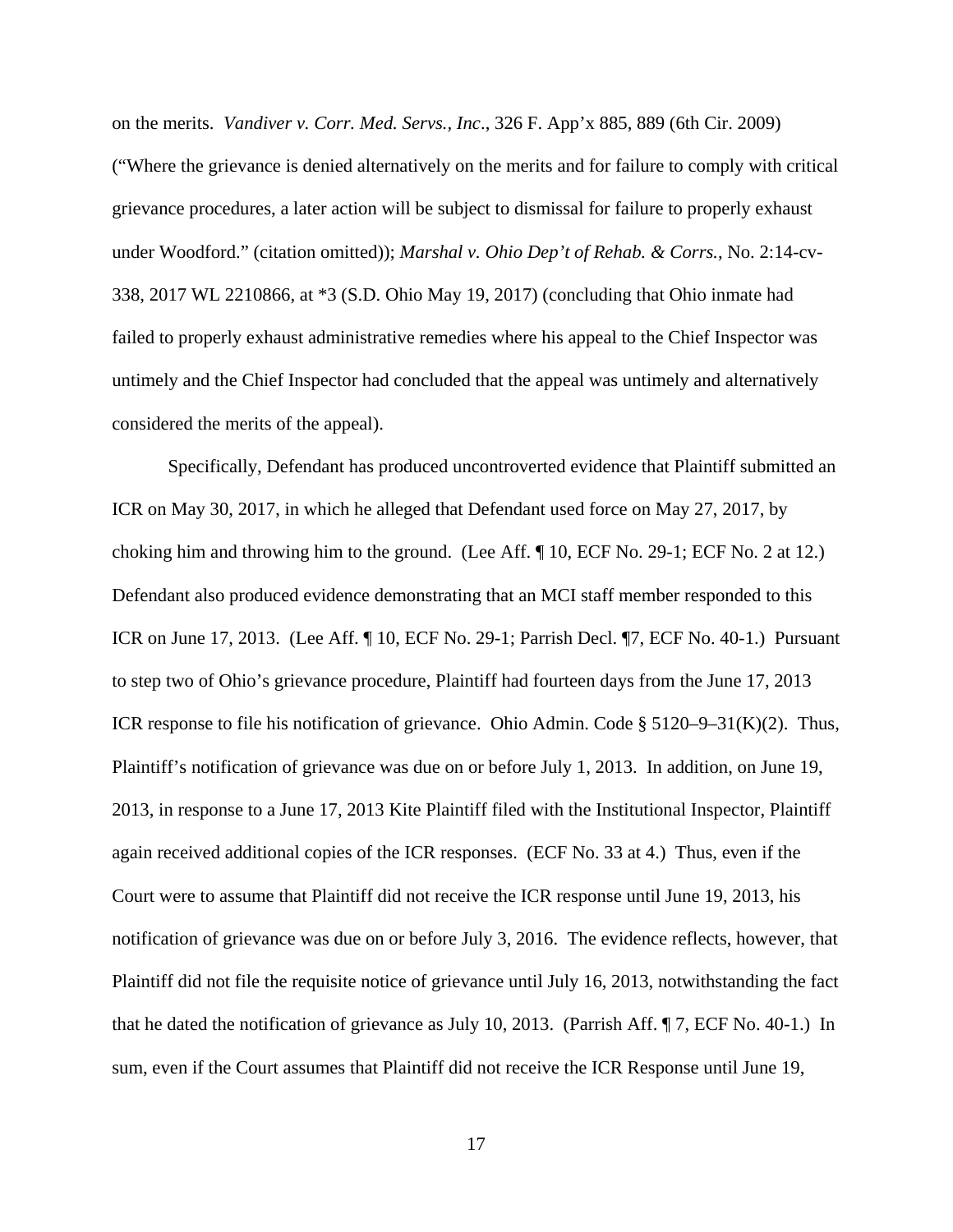2013, and that he filed the Notification of Grievance on July 10, 2013, it would still untimely under Ohio's grievance procedure.

 Defendant also produced uncontroverted evidence reflecting that on July 24, 2013, MCI Institutional Inspector Parrish denied Plaintiff's notification of grievance as untimely and alternatively concluded that it lacked merit. (Parrish Aff. ¶ 8, ECF No. 40-1; Lee Aff ¶ 10, ECF No. 29-1; ECF No. 2 at 2.) On appeal, the Chief Inspector agreed that Plaintiff's grievance "was not filed timely in accordance to AR-5120-9-31" and likewise found it to be unsubstantiated. (Lee Aff ¶ 10, ECF No. 29-1; Sept. 5 Decision of Chief Inspector, ECF No. 29-1 at 6-7.) Because Plaintiff's grievance was rejected as untimely, he failed to properly exhaust his administrative remedies. *See, e.g.*, *Scott*, 577 F.3d at 647; *Vandiver*, 326 F. App'x at 889; *Marshal*, 2017 WL 2210866, at \*3.

 Accordingly, should the Court be inclined to find an another basis for disposition of the matter, the Undersigned alternatively **RECOMMENDS DISMISSAL** of Plaintiff's excessive force claim against Defendant **WITHOUT PREJUDICE** for failure to properly exhaust his administrative remedies. *See Boyd v. Corrs. Corp. of Am.*, 380 F.3d 989, 994 (6th Cir. 2006) ("A dismissal under § 1997e should be without prejudice." (citing *Knuckles El v. Toombs*, 215 F.3d 640 (6th Cir. 2000)).

### **C. Plaintiff's Motions to Compel**

 In July 2016, Plaintiff served his second set of interrogatories. (ECF No. 18-1.) In August 2016, Plaintiff filed a motion seeking an order compelling Defendant to respond to these interrogatories. (ECF No. 18.) The Court denied this motion without prejudice because Plaintiff failed to include a certification that he had, in good faith, conferred or attempted to confer with Defendant regarding his failure to respond to the interrogatories as required under Federal Rule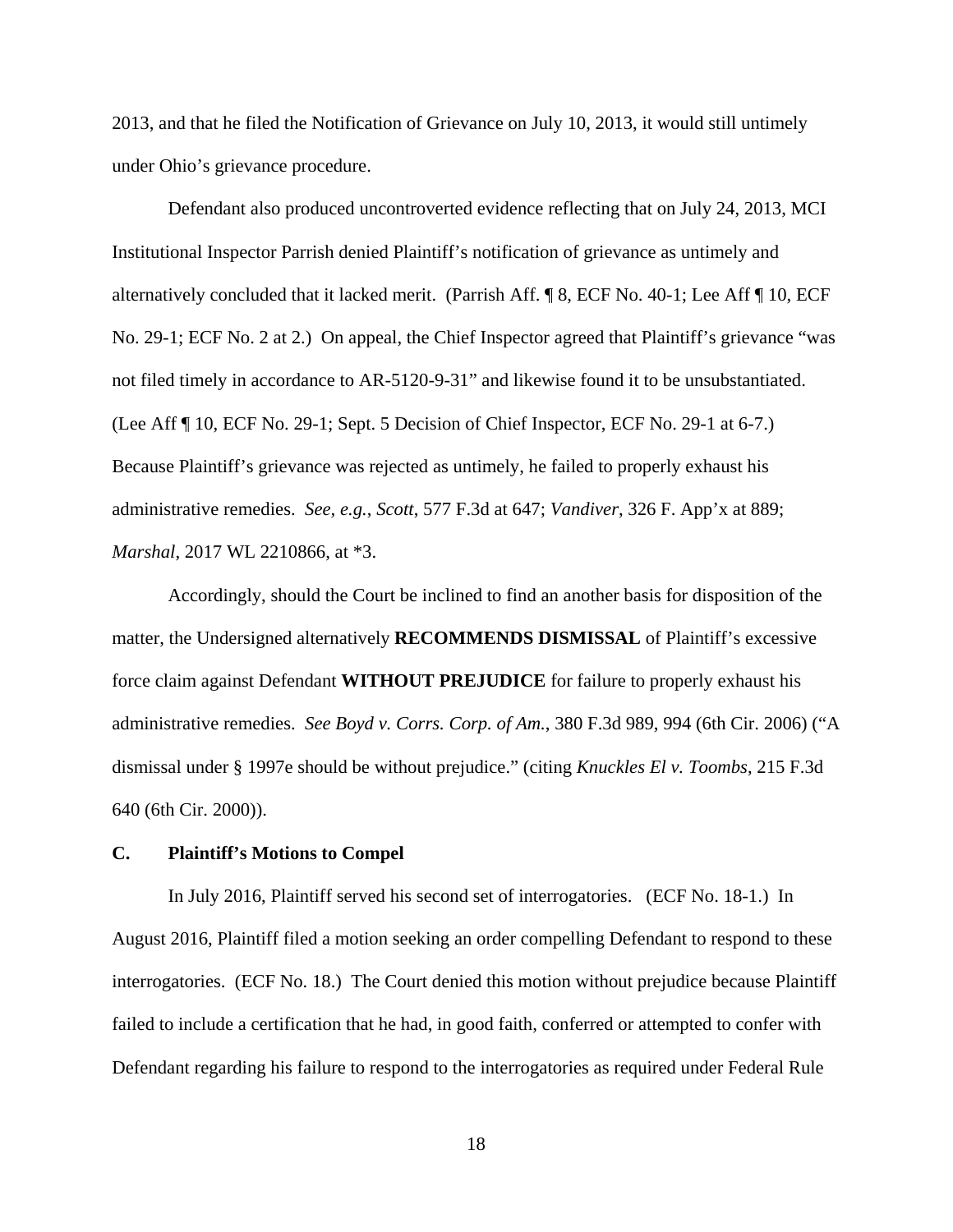of Civil Procedure 37. (ECF No. 19.) On September 21, 2016, Plaintiff filed a two-page renewed motion to compel, stating that he had sent his interrogatories and "tryed [sic] everything with Defendants, but still no reply to [his] Interrogatories." (Pl.'s Mot. to Compel 2, ECF No. 20.) In his Memorandum in Opposition, Defendant represents that he informed Plaintiff that his responses to the at-issue interrogatories would be delayed. (ECF No. 22.) Defendant asserts that Plaintiff failed to comply with Rule 37's requirement that he confer in good faith prior to filing the motion. Defendant represents that subsequent to Plaintiff's Motion, he mailed a copy of his answer to the interrogatories, which he maintains renders Plaintiff's Motion to Compel moot. (*Id*. at 2.) Based on the record of the case, the Court therefore agrees that Defendant's service of his responses to Plaintiff's second set of interrogatories renders Plaintiff's September 2016 Motion to Compel moot. Accordingly, Plaintiff's September 2016 Motion to Compel is **DENIED AS MOOT**. (ECF No. 20.)

On October 18, 2016, Plaintiff filed yet another two-page Motion to Compel, once again seeking a Court order compelling Defendant to answer his second set of interrogatories. (ECF No. 23.) In this Motion, Plaintiff acknowledges that Defendant responded to his second set of interrogatories and answered some of the questions. Plaintiff, however, seeks an order compelling Defendant to respond to the remaining twenty-two questions to which he objects. In support of this Motion, Plaintiff states that the interrogatories request information relating to Defendant's interactions with other individuals, which he maintains is relevant and "probative to [his] Civil Action" because "it would show Defendant's behavioral problem and his Character . . . ." (*Id*. at 1-2.) Plaintiff includes a section entitled "CERTIFICATION" in which he states that he sent his second set of interrogatories, but that Defendant failed to answer all of the questions. (*Id*. at 2.)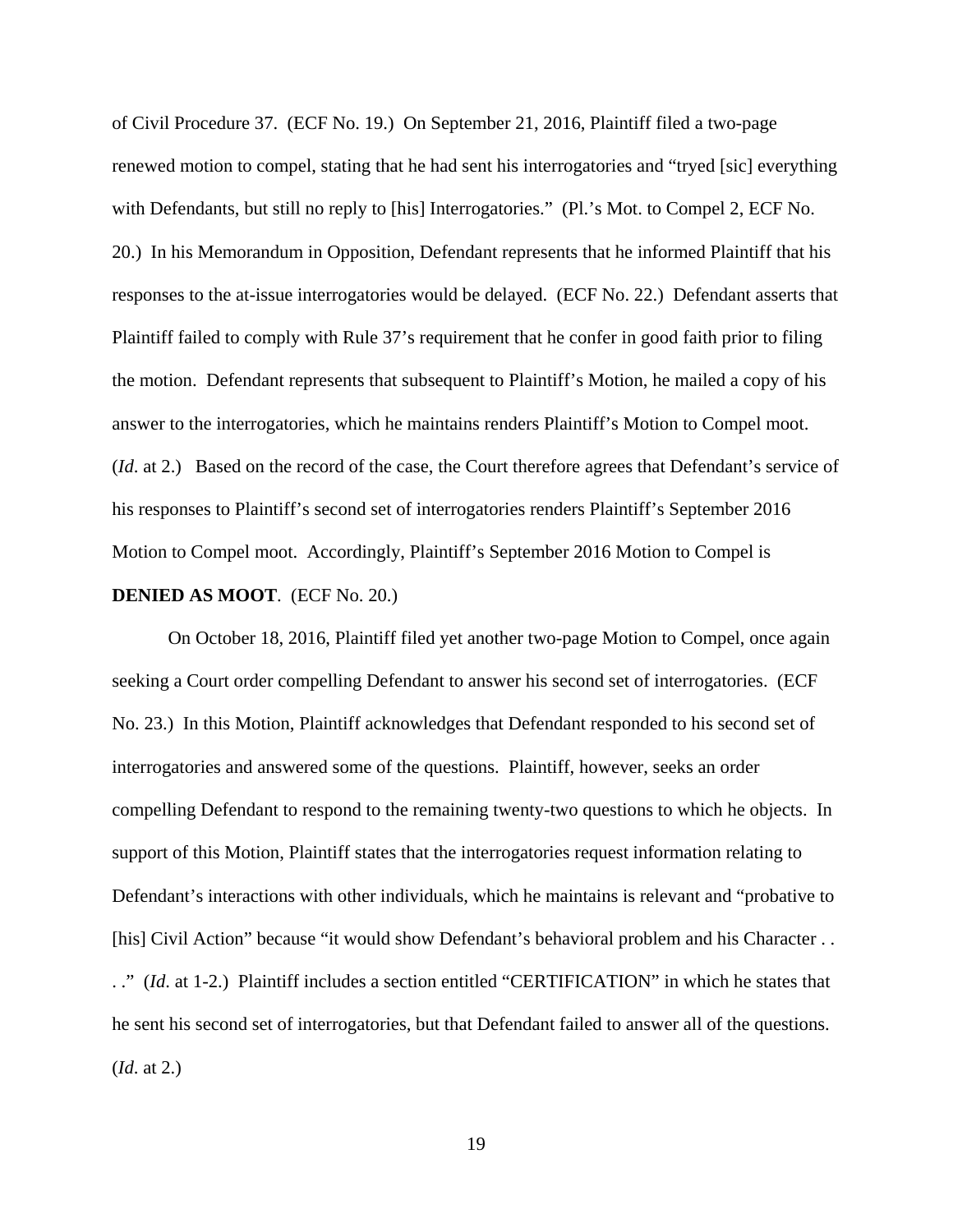In his Memorandum in Opposition to Plaintiff's October 2016 Motion to Compel,

Defendant asserts that the Court should deny Plaintiff's Motion to Compel because he failed to confer in good faith regarding the parties' dispute over the interrogatories and to comply with Rule 37's certification requirement. (ECF No. 24.) Defendant alternatively submits that the Court should deny Plaintiff's Motion to Compel because the information he seeks regarding Defendant's character is not relevant to Plaintiff's excessive force claim in this action.

The Court agrees that denial of Plaintiff's October 18, 2016 Motion to Compel (ECF No.

23) is warranted because he failed to include a certification that he has attempted to confer in

good faith with Defendant regarding the disputed interrogatories. As this Court advised in its

September 13, 2016 Order denying Plaintiff's earlier-filed Motion to Compel without prejudice:

Federal Rule of Civil Procedure 37 permits a party to file a motion for an order compelling discovery if another party fails to respond to discovery requests, provided that the motion to compel includes a certification that the movant has, in good faith, conferred or attempted to confer with the party failing to respond to the requests. Fed. R. Civ. P.  $37(a)(1)$ .

This requirement is not waived simply because the moving party is an inmate proceeding without counsel. *See, e.g., Hughes v. Lavender*, No. 2:10-cv-674, 2011 WL 1233481, at \*3 (S.D. Ohio Mar. 29, 2011) (denying *pro se* inmate's motion to compel without prejudice to renewal after Rule 37(a) mandated conference had occurred and inmate made requisite certification); *Sneed v. Moore*, No. 1:09-cv-043, 2009 WL 3599476, at \*1 (S.D. Ohio Oct. 26, 2009) (denying pro se inmate's motion to compel, in part, because he failed to conclude a certification of good faith pursuant to Rule 37(a)); *Lewis v. Randle*, No. C2-01-161, 2002 WL 483542, at \*2 (S.D. Ohio Mar. 13, 2002) (same); see also *Rones v. Schrubbe*, 451 F. App'x 585, 587 (7th Cir. 2011) (affirming trial court's denial of pro se inmate's motion to compel on the grounds that he failed to comply with Rule 37(a)'s requirement that he certify that he had conferred with the opposing party).

(Sep. 13, 2016 Order 1-2, ECF No. 19.)

Notwithstanding this deficiency, review of October 18, 2016 Motion to Compel reveals

that the information Plaintiff seeks to obtain through his pending Motions to Compel would not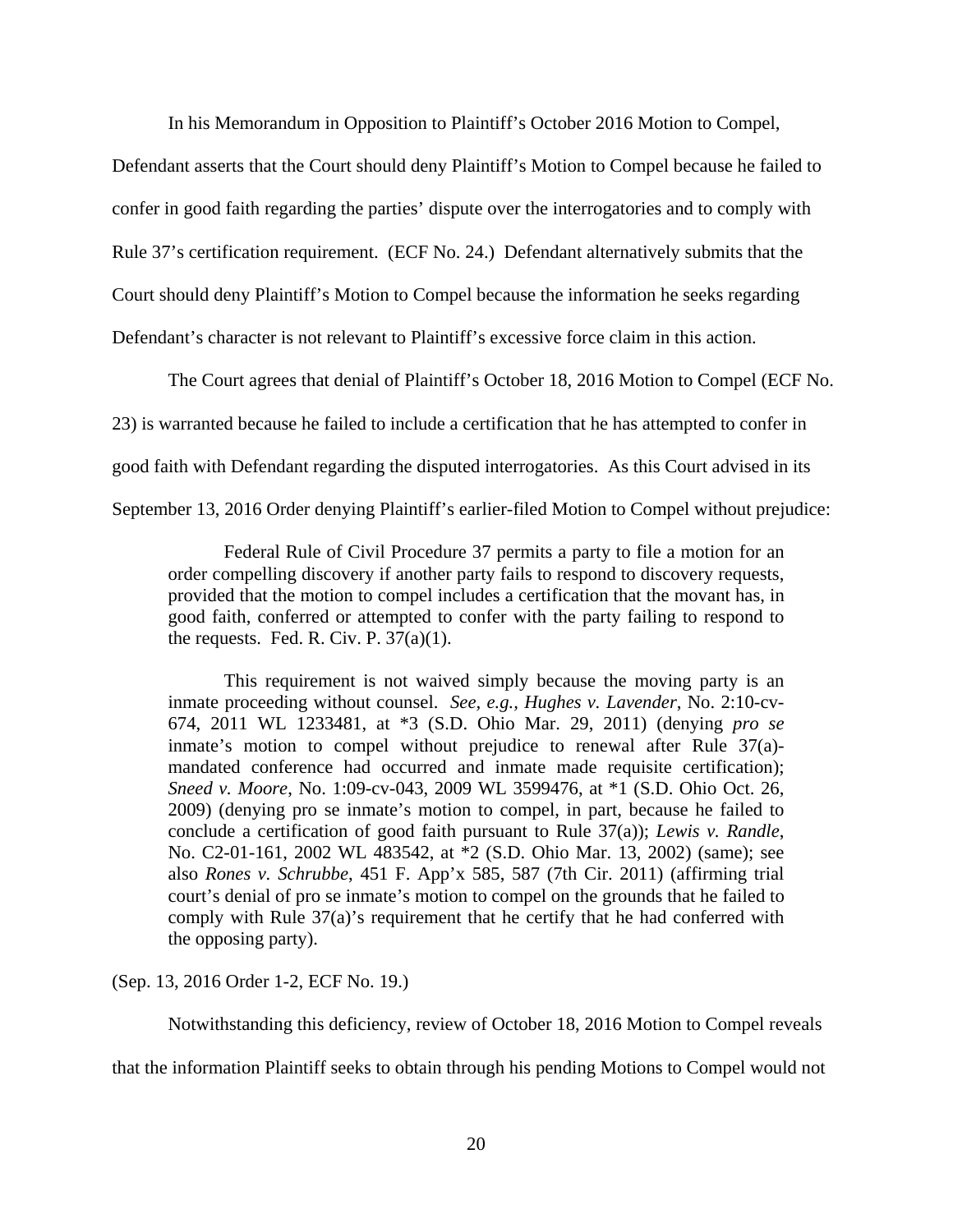alter the Undersigned's foregoing recommendations. More specifically, as best as the Undersigned can discern, Plaintiff seeks to compel responses to questions "related to Defendant's interactions with other individuals" and his "character." (Pl.'s Mot to Compel 1, ECF No. 23.) As discussed above, however, such evidence cannot be utilized to prove that Defendant used excessive force against Plaintiff during the May 27, 2013 incident. *See* Fed. R. Evid. 404(b)(1); *Flagg*, 715 F.3d at 175. Thus, Plaintiff's October 18, 2016 Motion to Compel is **DENIED.** 

 In sum, Plaintiff's Motions to Compel are **DENIED.** The Clerk is **DIRECTED** to remove the Motions (ECF Nos. 20 and 23) from the Court's pending Motions list.

**IV.** 

 For the reasons set forth above, it is **RECOMMENDED** that Defendant's Motion for Summary Judgment be **GRANTED** (ECF No. 29) and that Plaintiff's Motion for Summary Judgment (ECF No. 34) be **DENIED**. In addition, Plaintiff's Motions to Compel are **DENIED**. (ECF Nos. 20 and 23.)

#### **PROCEDURE ON OBJECTIONS**

 If any party seeks review by the District Judge of this Report and Recommendation, that party may, within fourteen (14) days, file and serve on all parties objections to the Report and Recommendation, specifically designating this Report and Recommendation, and the part in question, as well as the basis for objection. 28 U.S.C.  $\S$  636(b)(1); Fed. R. Civ. P. 72(b). Response to objections must be filed within fourteen (14) days after being served with a copy. Fed. R. Civ. P. 72(b).

The parties are specifically advised that the failure to object to the Report and Recommendation will result in a waiver of the right to *de novo* review by the District Judge and